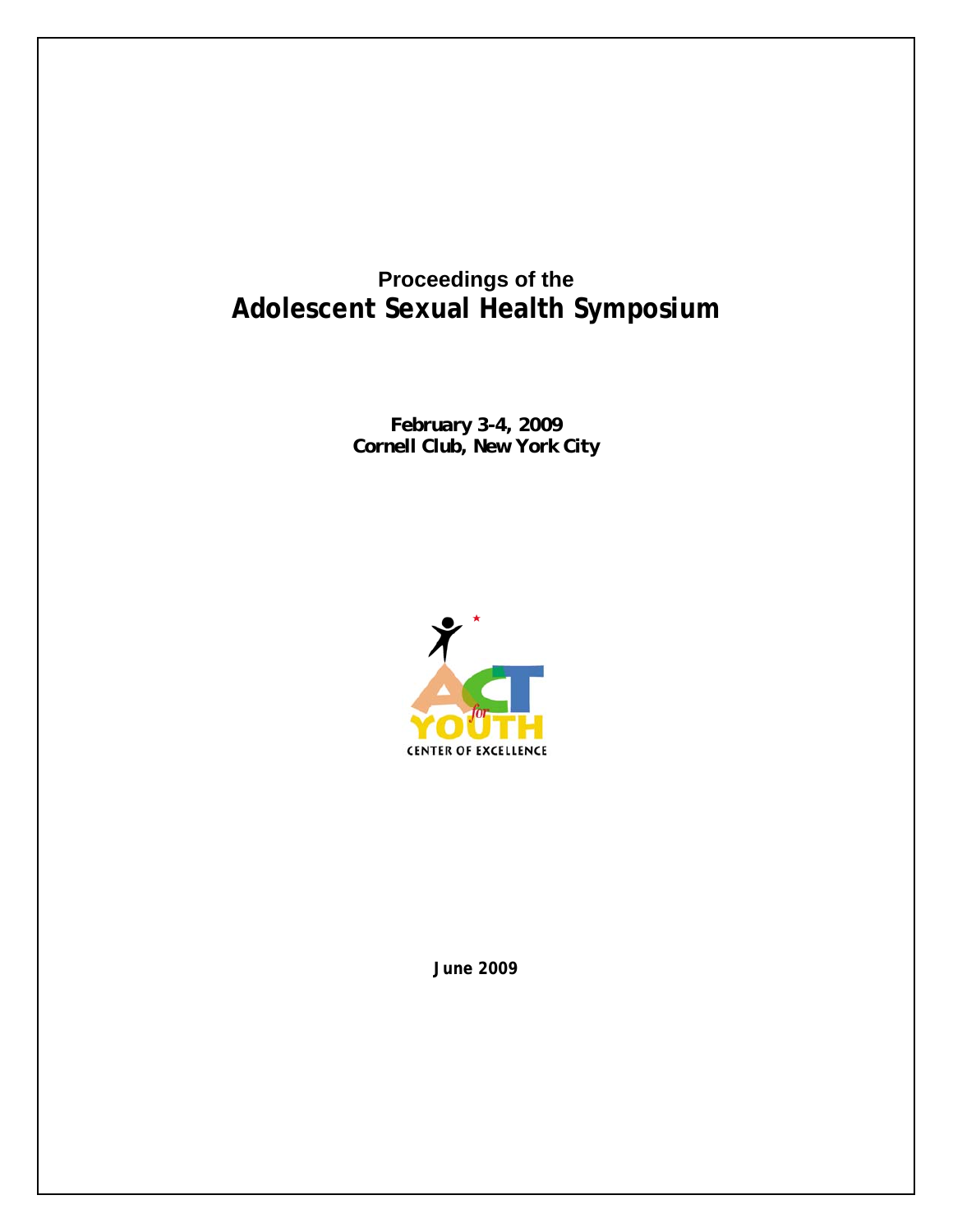

# Proceedings of the Adolescent Sexual Health Symposium

| Selected Trends: Media and Communication Technologies 14         |  |  |  |
|------------------------------------------------------------------|--|--|--|
|                                                                  |  |  |  |
|                                                                  |  |  |  |
|                                                                  |  |  |  |
|                                                                  |  |  |  |
|                                                                  |  |  |  |
|                                                                  |  |  |  |
|                                                                  |  |  |  |
|                                                                  |  |  |  |
|                                                                  |  |  |  |
|                                                                  |  |  |  |
|                                                                  |  |  |  |
|                                                                  |  |  |  |
|                                                                  |  |  |  |
| II. Information, Education, and Curriculum-Based Programming  24 |  |  |  |
|                                                                  |  |  |  |
|                                                                  |  |  |  |
|                                                                  |  |  |  |
|                                                                  |  |  |  |
|                                                                  |  |  |  |
|                                                                  |  |  |  |
|                                                                  |  |  |  |
|                                                                  |  |  |  |
|                                                                  |  |  |  |
|                                                                  |  |  |  |
|                                                                  |  |  |  |
| Appendix A: Integrated Risk Factor Model (Dr. John Santelli) 36  |  |  |  |
|                                                                  |  |  |  |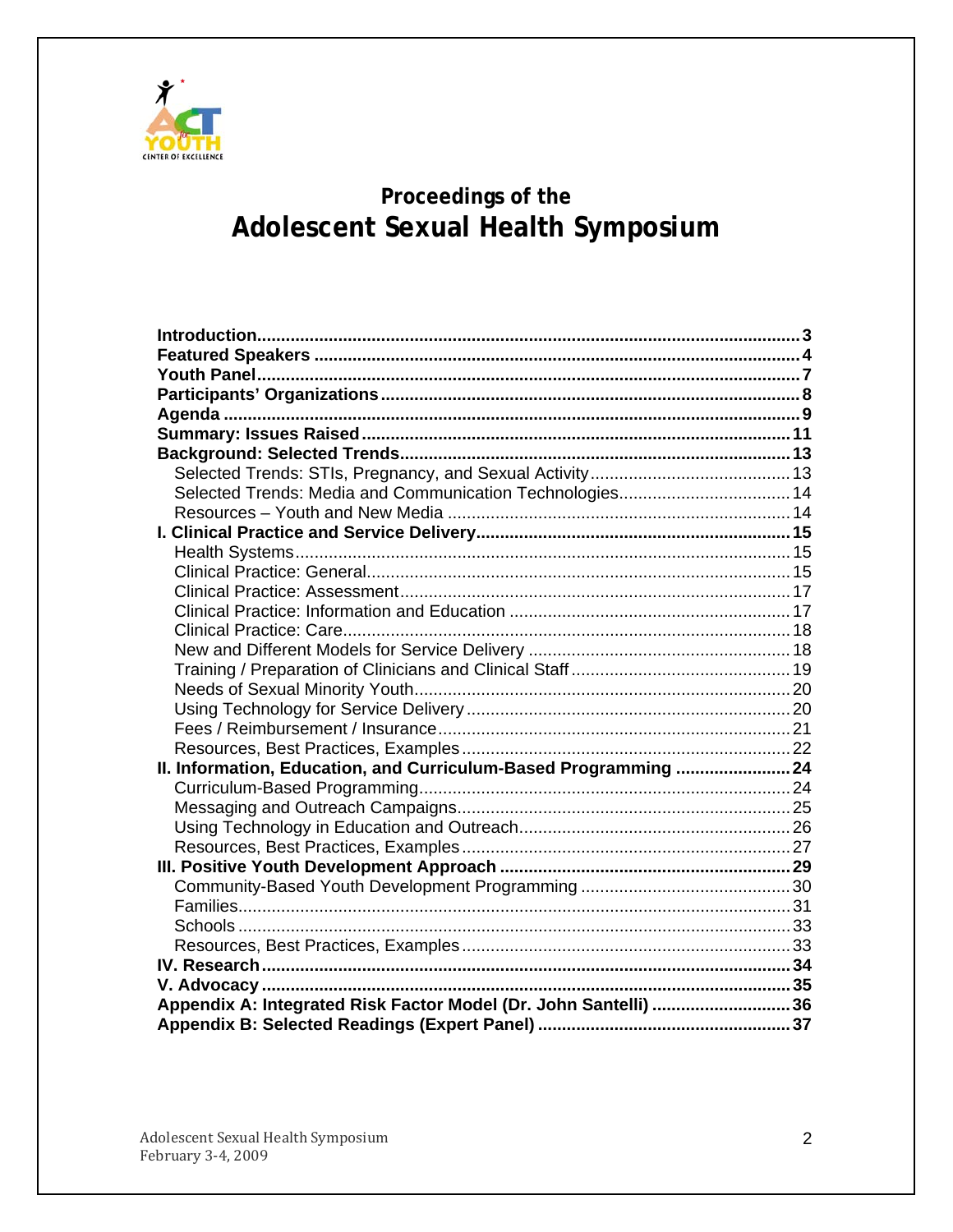

# <span id="page-2-0"></span>**Proceedings of the Adolescent Sexual Health Symposium**

"Young people – who are the living message we send forward to a time we will not see – are human capital, our rescue plan going forward. As we form new approaches based on better technology, we must never lose sight what young people look like – or who he or she is. This work is about serving youth." *– Michael Carrera* 

# **Introduction**

The ACT for Youth Center of Excellence convened a symposium of leading experts and stakeholders in the field of adolescent sexual health on February 3-4, 2009, at the Cornell Club in New York City. The purpose of the symposium was to gather information to assist the New York State Department of Health (NYS DOH) plan for the future direction of its adolescent sexual health initiatives. A panel of leading researchers in the field of adolescent sexual health shared perspectives and engaged in dialogue with a group of stakeholders representing a broad range of experience. The invited stakeholders included a panel of young people, NYS DOH staff, representatives from federal, state and local government agencies, health care practitioners, representatives from youth-serving programs, and adolescent health advocates. The expert panelists were: Claire Brindis, Sarah Brown, Michael Carrera, Alwyn Cohall, Angela Diaz, Ralph DiClemente, Douglas Kirby, Jonathan Klein, Deborah Levine, Guillermo Prado, and John Santelli.

The symposium was designed not to achieve consensus, but to raise critical issues and generate a range of ideas and comments that will aid the NYS DOH in planning the future of adolescent sexual health initiatives. Themes discussed included trends in adolescent sexual behavior; disparities in access to adolescent sexual health services, information, and education; ecological approaches to promoting adolescent sexual health; and new information and communication technologies. Participants were also asked to generate ideas for the design of a comprehensive sexual health initiative, working on focused topic areas in small groups.

This report highlights issues raised, selected comments by experts, stakeholders, and youth, and resources that were offered at the event. A future publication will focus on approaches to address racial and ethnic disparities in sexual health outcomes for young people. The promotion of adolescent sexual health is a complex issue; therefore, the commentary presented here does not address every factor that influences sexual health for young people. It is our hope, however, that the event and proceedings will provide a significant contribution to the broad base of information and expert opinion from which the New York State Department of Health will plan future initiatives.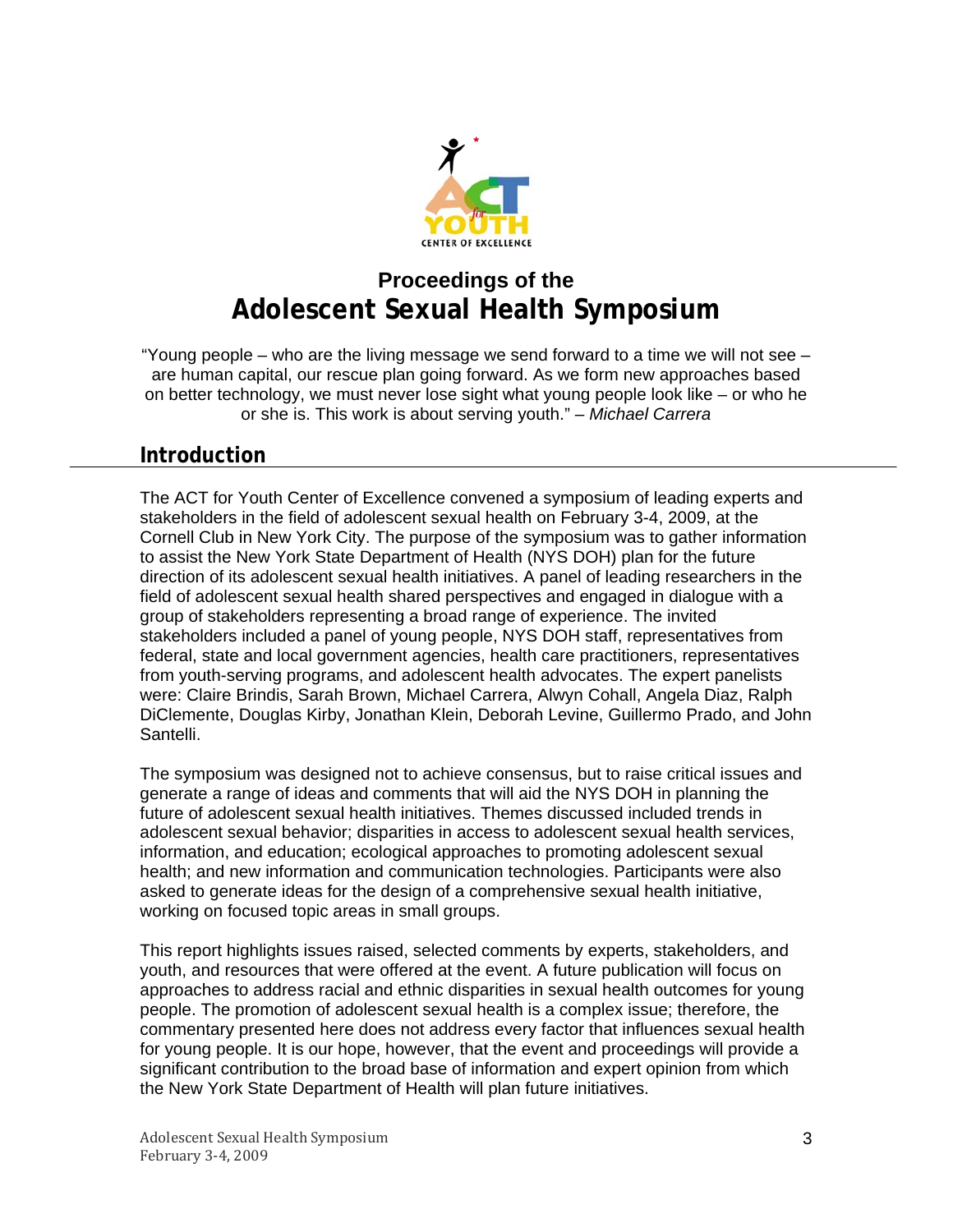# <span id="page-3-0"></span>**Featured Speakers**

**Claire D. Brindis**, Dr. P.H., is Professor of Pediatrics and Health Policy, Department of Pediatrics and the Department of Obstetrics, Gynecology and Reproductive Health Sciences at the University of California, San Francisco. She is interim Director of the Philip R. Lee Institute for Health Policy Studies, and the Executive Director of the National Adolescent Health Information Center and Director of the Bixby Center for Global Reproductive Health. Dr. Brindis' research focuses on adolescent and child health policy, adolescent pregnancy and pregnancy prevention, and school-based health services. She has led a multidisciplinary evaluation of the California Office of Family Planning's Family PACT (Planning, Access, Care and Treatment) program, finding that for every dollar spent on the program, an estimated savings of \$5.53 in medical and social costs is realized through the prevention of unintended pregnancies. Other research projects include evaluations of California's Community Challenge Grant, a comprehensive teenage pregnancy prevention program, as well as two evaluations of policy coalitions devoted to environmental health and asthma and community clinics.

**Sarah Brown**, M.P.H., is the CEO of the National Campaign to Prevent Teen and Unplanned Pregnancy, a private and independent non-profit organization working to promote values, behavior, and policies that reduce both teen pregnancy and unplanned pregnancy among young adults. Before helping to found the Campaign, Brown was a senior study director at the Institute of Medicine, where she directed numerous studies in the broad field of maternal and child health. Her last major report there resulted in the landmark book *The Best Intentions: Unintended Pregnancy and the Well-being of Children and Families.* She has served on advisory boards of many national organizations, including the Guttmacher Institute, the Population Advisory Board of the David and Lucile Packard Foundation, the American College of Obstetricians and Gynecologists, the DC Mayor's Committee on Reducing Teenage Pregnancies and Outof Wedlock Births, and *Teen People* magazine. She holds an undergraduate degree from Stanford University and a Masters in Public Health from the University of North Carolina.

**Michael A. Carrera,** Ph.D., is Professor Emeritus of Health Sciences at Hunter College of the City University of New York, and Adjunct Professor of Community Medicine at Mount Sinai Medical Center in New York. He directs the Adolescent Sexuality and Pregnancy Prevention Programs for the Children's Aid Society in New York. Dr. Carrera has served as President of the Board of Directors of the Sexuality Information and Education Council of the U.S. and as President of the American Association of Sex Educators, Counselors, and Therapists. He has designed and helped implement 50 long-term, holistic, adolescent pregnancy prevention programs in twenty states throughout the country. His approach, which centers on developing a multi-dimensional, community-based parallel family system program, is serving as a model to increasing numbers of family and youth service organizations. Dr. Carrera's first book, *Sex, The Facts, The Acts and Your Feelings*, has been translated into 17 languages. His most recent book is *Working With Teens When The Topic Is Hope - Lessons For Lifeguards*.

**Alwyn Cohall,** M.D., is Director of the Harlem Health Promotion Center, one of 33 national Prevention Research Centers established by the Centers for Disease Control to build bridges between academia and vulnerable communities. Dr. Cohall's areas of research interest include: reproductive health; access to health care, particularly for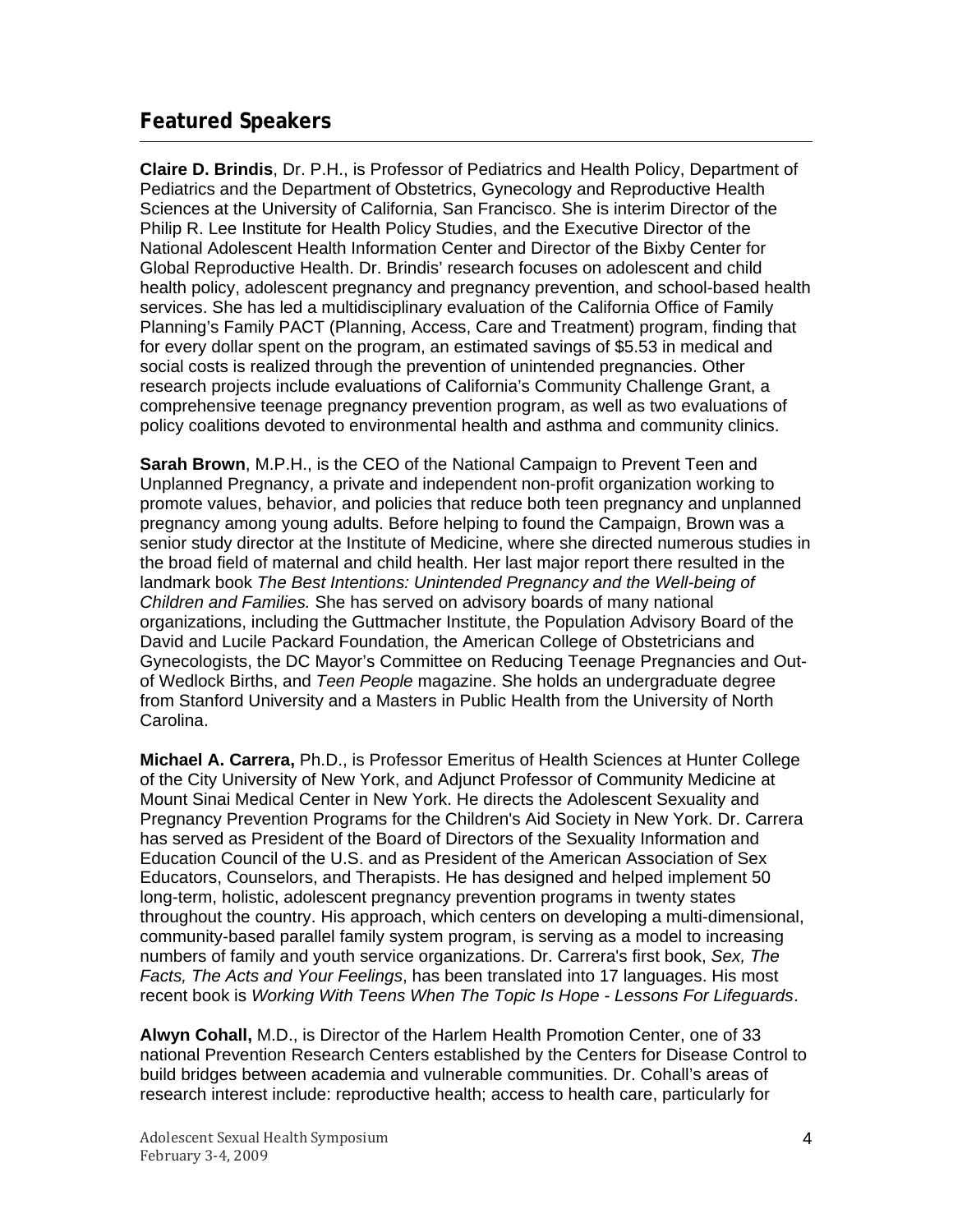young men of color; and use of media and technology to enhance health communication/health promotion. In addition to his research interests, Dr. Cohall is board-certified in both pediatrics and adolescent medicine, and maintains a private practice in adolescent health. Further, Dr. Cohall serves as the director of Project Stay (Services to Assist Youth), which is a New York State Department of Health funded program that provides confidential health services to young people affected by or infected with HIV/AIDS. He is also the Project Director for the "EC as 1,2,3" initiative, a social marketing campaign designed to increase adolescent awareness about emergency contraception.

**Angela Diaz**, M.D., M.P.H., is the Jean C. and James W. Crystal Professor of Pediatrics and Community Medicine at Mount Sinai School of Medicine and Director of the Mount Sinai Adolescent Health Center, a unique program of free, integrated, interdisciplinary primary care, reproductive health, mental health, and health education for teens. She is President of the Children's Aid Society. Dr. Diaz has been a White House Fellow, a member of the FDA and a member of the Board of the New York City Department of Health and Mental Hygiene. She reviews grants and serves on advisory panels for the NIH and the CDC and has received several NIH grants. In 2003, she chaired the National Advisory Committee on Children and Terrorism. In 2008, she was elected to the Institute of Medicine. Dr. Diaz is active in public policy and advocacy and has conducted many international health projects in Asia, Central and South America, Europe, and Africa.

**Ralph DiClemente,** Ph.D., is Charles Howard Candler Professor of Public Health, Emory University and Associate Director, Center for AIDS Research. He holds concurrent appointments as Professor in the School of Medicine, the Department of Pediatrics, in the Division of Infectious Diseases, Epidemiology, and Immunology, and the Department of Medicine, in the Division of Infectious Diseases, and the Department of Psychiatry. He is currently President, Georgia Chapter of the Society for Adolescent Medicine, and was most recently Chair, Department of Behavioral Sciences and Health Education at the Rollins School of Public Health, Emory University. He is a member of the Board of Scientific Counselors for the CDC and the National Mental Health Advisory Council of NIH. His research addresses the development and evaluation of HIV/STD prevention programs tailored to African American adolescents and young adults; particularly programs that use peer- and technology-based models of implementation and that are culturally and developmentally appropriate.

**Douglas Kirby**, Ph.D., is a Senior Research Scientist at ETR Associates in Scotts Valley, California. For 30 years, he has directed state-wide or nation-wide studies of adolescent sexual behavior, abstinence programs, sexuality and STD/HIV education programs, school-based clinics, school condom-availability programs, and youth development programs. Dr. Kirby has identified important behaviors that affect the sexual transmission of STDs, painted a more comprehensive and detailed picture of the risk and protective factors associated with adolescent sexual behavior, contraceptive use, and pregnancy, and identified important common characteristics of effective sexuality education and HIV education programs. His findings have been summarized in such widely recognized volumes as *Emerging Answers: Research Findings on Programs to Reduce Teen Pregnancy* and *Emerging Answers 2007*. While these reviews focused on U.S. studies, he has also completed a review of 83 studies of sex and HIV education around the entire world. Dr. Kirby has also authored or co-authored more than 150 volumes, articles, and chapters on adolescent sexual behavior and programs, including reviews of the field for the National Campaign to Prevent Teen Pregnancy, the Centers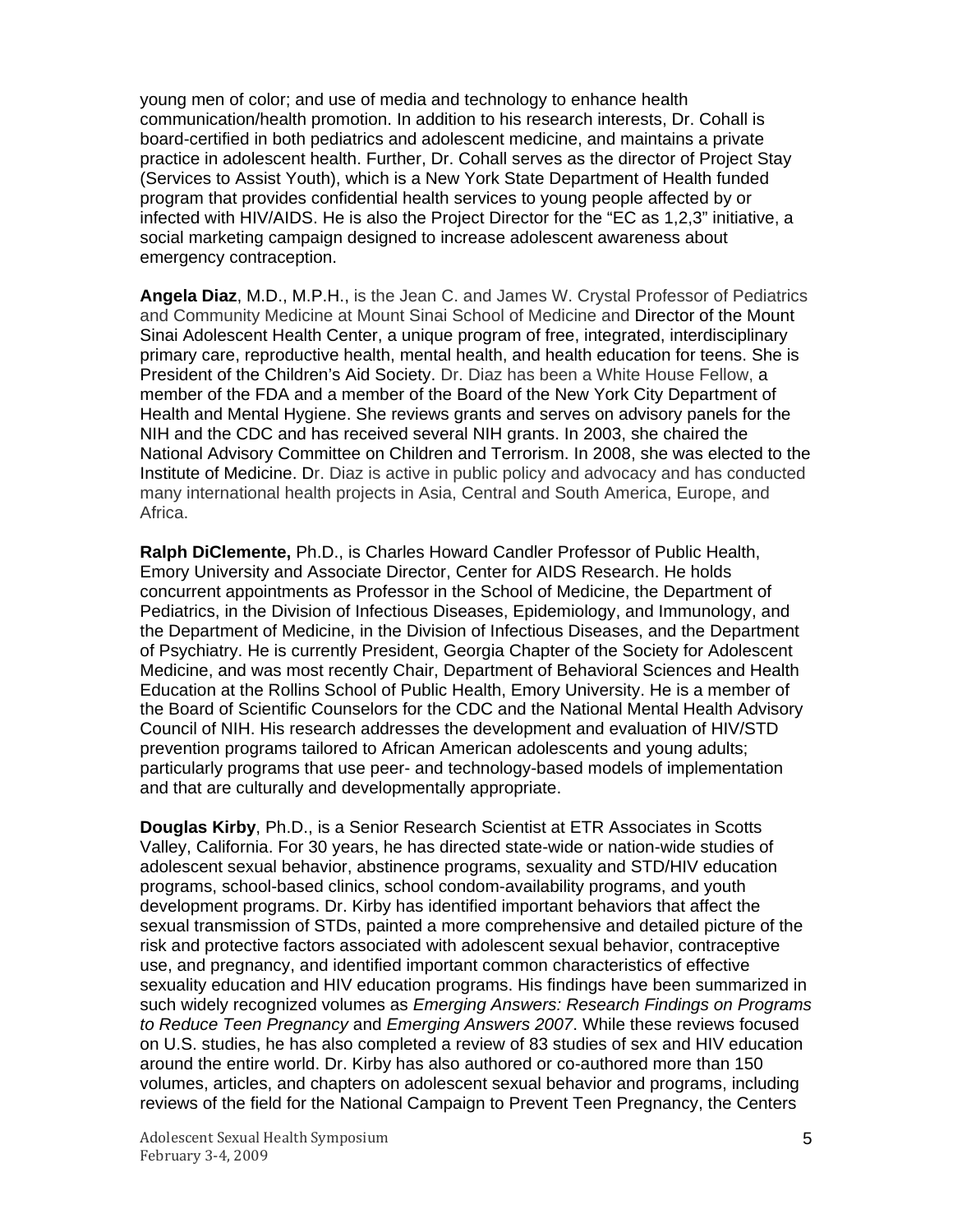for Disease Control and Prevention, the National Institutes of Health, and the World Health Organization, among others.

**Jonathan Klein, M.D., M.P.H.** is Acting Chief, Division of Adolescent Medicine, Golisano Children's Hospital at Strong; Professor of Pediatrics, Community and Preventive Medicine, and Family Medicine; and Associate Chair for Community and Government Affairs, Department of Pediatrics, University of Rochester. Dr. Klein is also Director of the Julius B. Richmond Center of Excellence of the American Academy of Pediatrics. Areas of expertise include adolescents' access to health care and their care use patterns, organization and effectiveness of adolescent health services, adolescents' use of interactive communication and implications for health care, children and tobacco, and obesity prevention.

**Deborah Levine**, M.A., is the Executive Director of Internet Sexuality Information Services ([http://isis-inc.org](http://isis-inc.org/)), a nonprofit organization dedicated to developing Internet technologies to enhance the sexual well-being of individuals and communities. Ms. Levine has been working professionally on the Internet for more than 14 years. She was a sex educator at Columbia University where she designed an award-winning online sexual health question-and-answer service, Go Ask Alice! She wrote an online sex advice column, Ask Delilah, for AOL and Time-Warner, and the Sexuality blog on Yahoo! Health in 2005-6. She graduated with a B.S.W. from Cornell University in 1985 and holds a Master's in Experiential Education and Counseling from New York University.

**Guillermo Prado**, Ph.D., is currently an Associate Professor of Epidemiology and Public Health at the University of Miami Leonard M. Miller School of Medicine. Dr. Prado's research interests are to prevent problem behaviors, including substance use and sexual risk behaviors, among Hispanic youth by (a) understanding the contextual determinants of substance use and sexual risk behaviors and (b) developing, evaluating, and disseminating theory-driven, evidence-based interventions designed to target the determinants of substance use and sexual risk behaviors. Dr. Prado's research has been funded by the National Institutes of Health, the Centers for Disease Control and Prevention, and the Department of Health and Human Services. He is a scientific advisory committee member of several NCMHD Centers of Excellence on Health Disparities, including the Centers of Excellence at Arizona State University, Florida International University, and the University of Miami. Dr. Prado's drug abuse and HIV prevention research has been recognized by numerous professional organizations including the National Hispanic Science Network on Drug Abuse and the Society for Prevention Research.

**John Santelli**, M.D., M.P.H., is the Harriet and Robert H. Heilbrunn Professor and Chair of the Heilbrunn Department of Population and Family Health at the School of Public Health at Columbia University. He is also a Senior Fellow at the Guttmacher Institute. A pediatrician and adolescent medicine specialist, Dr. Santelli has held a variety of positions at the U.S. Centers for Disease Control and Prevention in the Divisions of Reproductive Health, Adolescent and School Health, and STD/HIV Prevention. He has conducted research on HIV/STD risk behaviors, programs to prevent STD/HIV/unintended pregnancy among adolescents and women, school-based health centers, and research ethics, and has been a national leader in insuring that adolescents are appropriately included in health research and have access to medically accurate, comprehensive sexuality education. Dr. Santelli received his M.D. from the Buffalo School of Medicine in 1982 and his M.P.H. degree from Johns Hopkins University in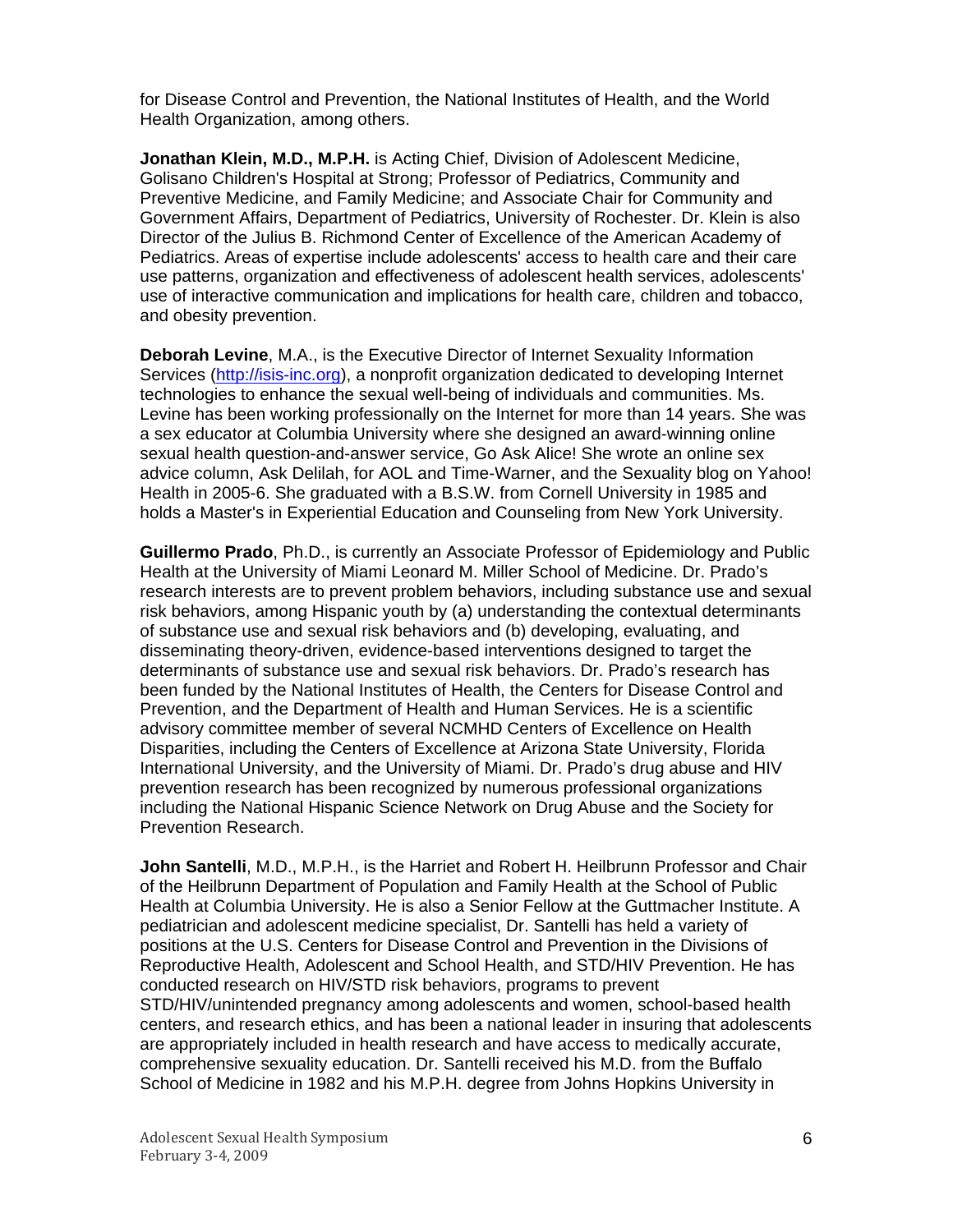<span id="page-6-0"></span>1986. He has served on the editorial boards of the Journal of Adolescent Health, Perspectives on Sexual and Reproductive Health and AIDS Education and Prevention.

(Note: Loretta Sweet Jemmott, University of Pennsylvania, was expected; however, she was unfortunately unable to attend.)

# **Youth Panel**

**Mathew Agostini,** Hetrick-Martin Institute

**Tremaine Bradley,** Co-Chair of the NYS Department of Health Young Adult Consumer Advisory Committee

**Plum Cherry,** SPEEK (Sinai Peers Encouraging Empowerment through Knowledge) Peer Educator, Mount Sinai Adolescent Health Center

**Rose Dubreuil,** Co-Chair of the NYS Department of Health Young Adult Consumer Advisory Committee

**Zach Wichter**, Steering Committee, ACT Youth Network (state-wide) and member, ACT for Youth of Nassau County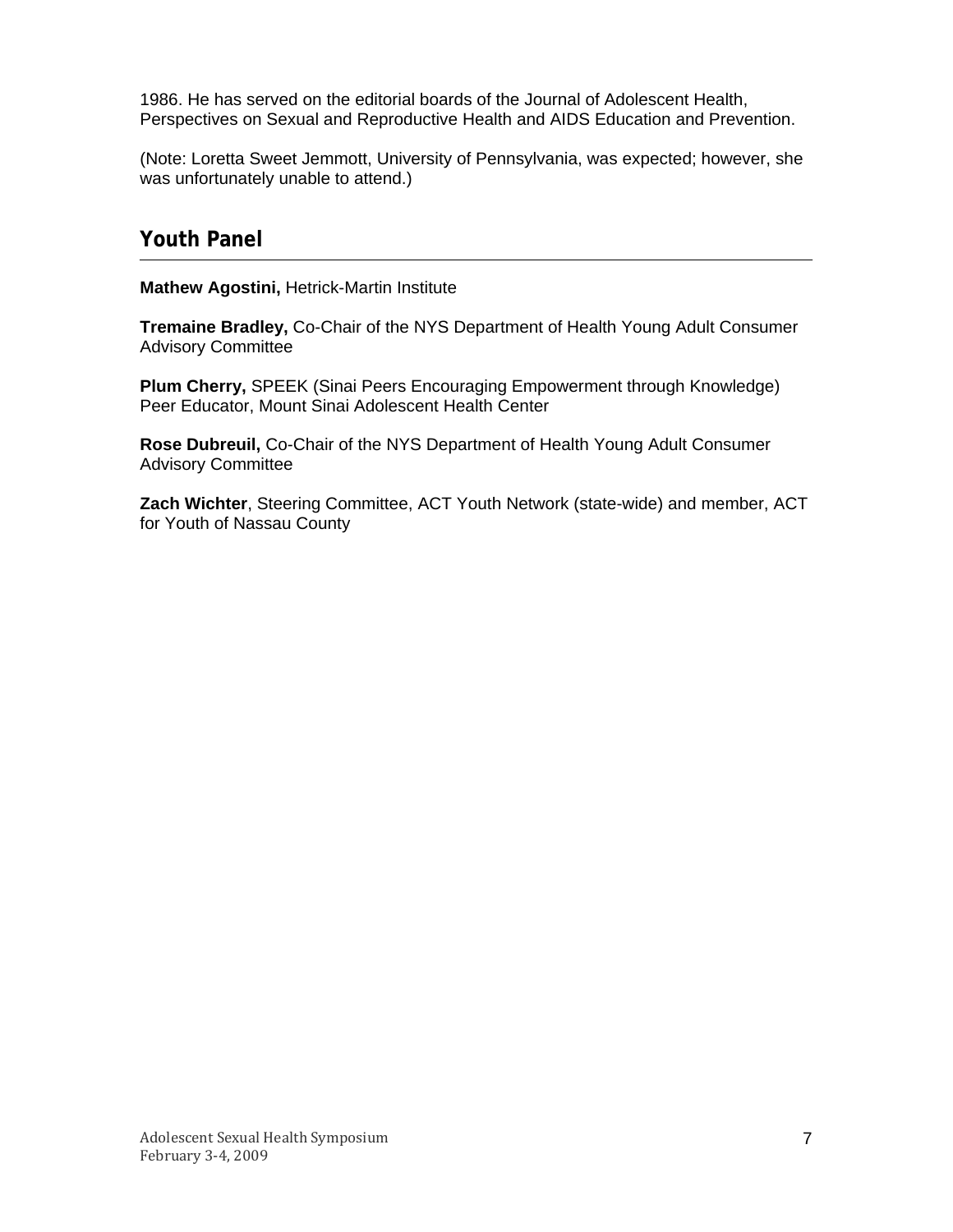# <span id="page-7-0"></span>**Participants' Organizations**

Asian and Pacific Islander Coalition on HIV/AIDS Association of Maternal and Child Health Programs Center for Community Health and Education - School of Public Health, Columbia Univ. Centers for Disease Control and Prevention Children's Hospital at Montefiore City University of New York Community Health Project Cornell University Erie County Department of Health Family Planning Advocates Guttmacher Institute Hetrick Martin Institute Maternal Child Health Block Grant Advisory Council Mount Sinai Adolescent Health Center National Alliance of State and Territorial AIDS Directors Native American Community Services of Erie and Niagara Counties New York City Department of Health and Mental Hygiene New York City Department of Juvenile Justice New York State Association of County Health Officials New York State Center for School Safety New York State Council on Adolescent Pregnancy New York State Department of Health New York State Office of Alcoholism and Substance Abuse Services New York State Office of Children and Family Services New York State Office of Mental Health North Country Prenatal-Perinatal Council Philliber Research Associates Planned Parenthood of New York City Schuyler Center for Analysis and Advocacy Safe Horizon - Streetwork Project Uptown University at Albany University of Rochester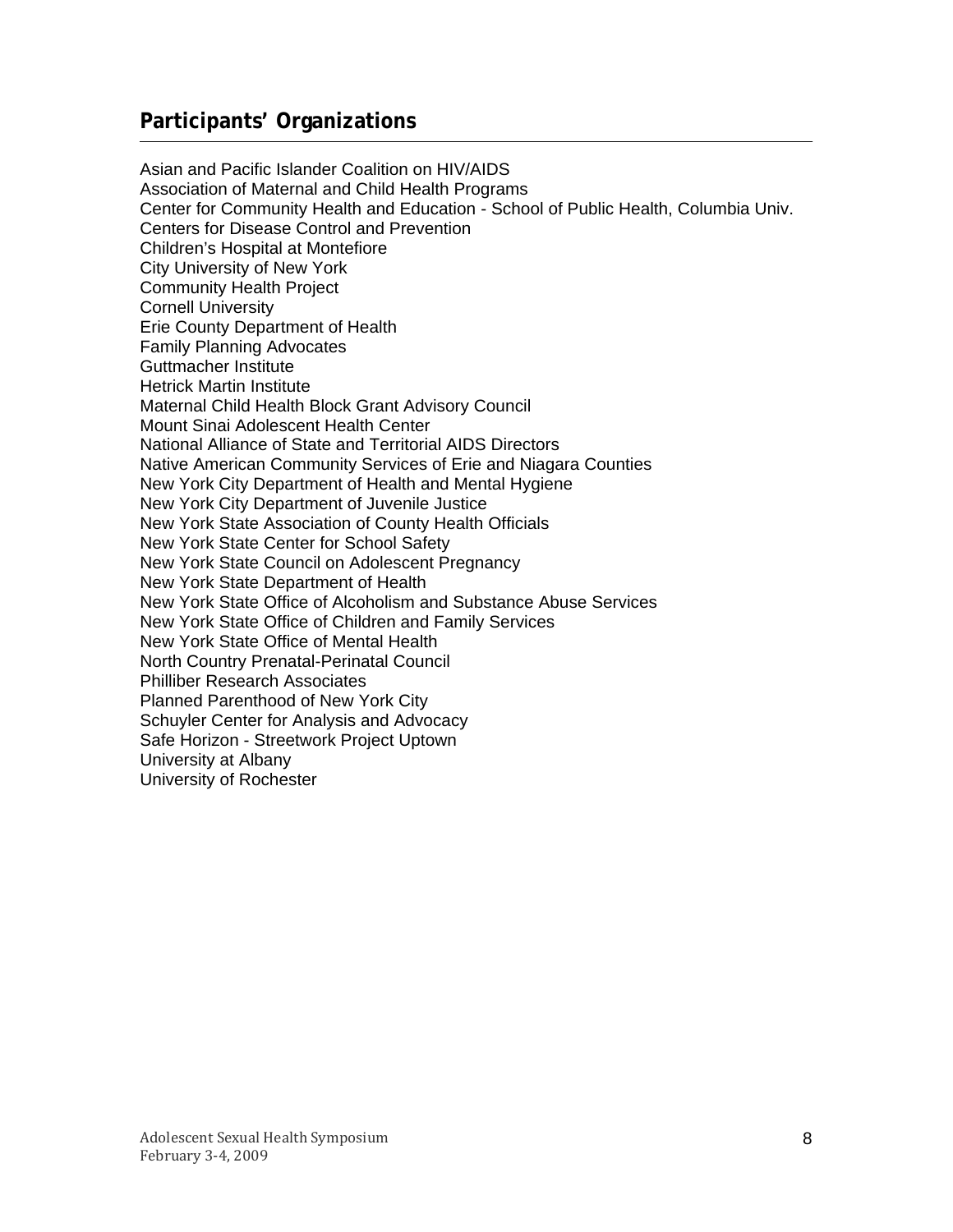# *Adolescent Sexual Health Symposium*

**February 3-4, 2009 Ivy Room, Cornell Club, NYC** 

# **Tuesday, February 3, 2009**

<span id="page-8-0"></span>

| 6:30 PM                                        | Registration                                                                                                                                            |  |
|------------------------------------------------|---------------------------------------------------------------------------------------------------------------------------------------------------------|--|
| 7:00                                           | Welcome from the ACT for Youth Center of Excellence                                                                                                     |  |
|                                                | Welcome from the NYS Department of Health                                                                                                               |  |
|                                                | Presentations:                                                                                                                                          |  |
|                                                | Changes Observed: Adolescent Sexual Health in New York State<br>Angela Díaz, Mount Sinai School of Medicine and Mount Sinai Adolescent<br>Health Center |  |
|                                                | National Policy Overview<br>Claire Brindis, University of California, San Francisco and<br>National Adolescent Health Information Center                |  |
|                                                | Impact of New Information and Communication Technologies<br><b>Deborah Levine, Internet Sexuality Information Services</b>                              |  |
|                                                | Response: Presenters and Youth Panel                                                                                                                    |  |
|                                                | Response and Dialogue with Stakeholders                                                                                                                 |  |
| 9:00                                           | Adjourn                                                                                                                                                 |  |
|                                                | Wednesday, February 4, 2009                                                                                                                             |  |
| 8:30 AM Registration and continental breakfast |                                                                                                                                                         |  |
| 9:30                                           | Opening remarks<br>Jonathan Klein, University of Rochester Medical Center and<br>ACT for Youth Center of Excellence                                     |  |
|                                                | Theme 1: Trends in Adolescent Sexual Behavior Today<br>Moderator - Jonathan Klein                                                                       |  |
|                                                | John Santelli, School of Public Health at Columbia University and<br>Guttmacher Institute                                                               |  |
|                                                | Sarah Brown, National Campaign to Prevent Teen and<br>Unplanned Pregnancy                                                                               |  |
|                                                | Response: Presenters and Youth Panel                                                                                                                    |  |
|                                                | Response and Dialogue with Stakeholders                                                                                                                 |  |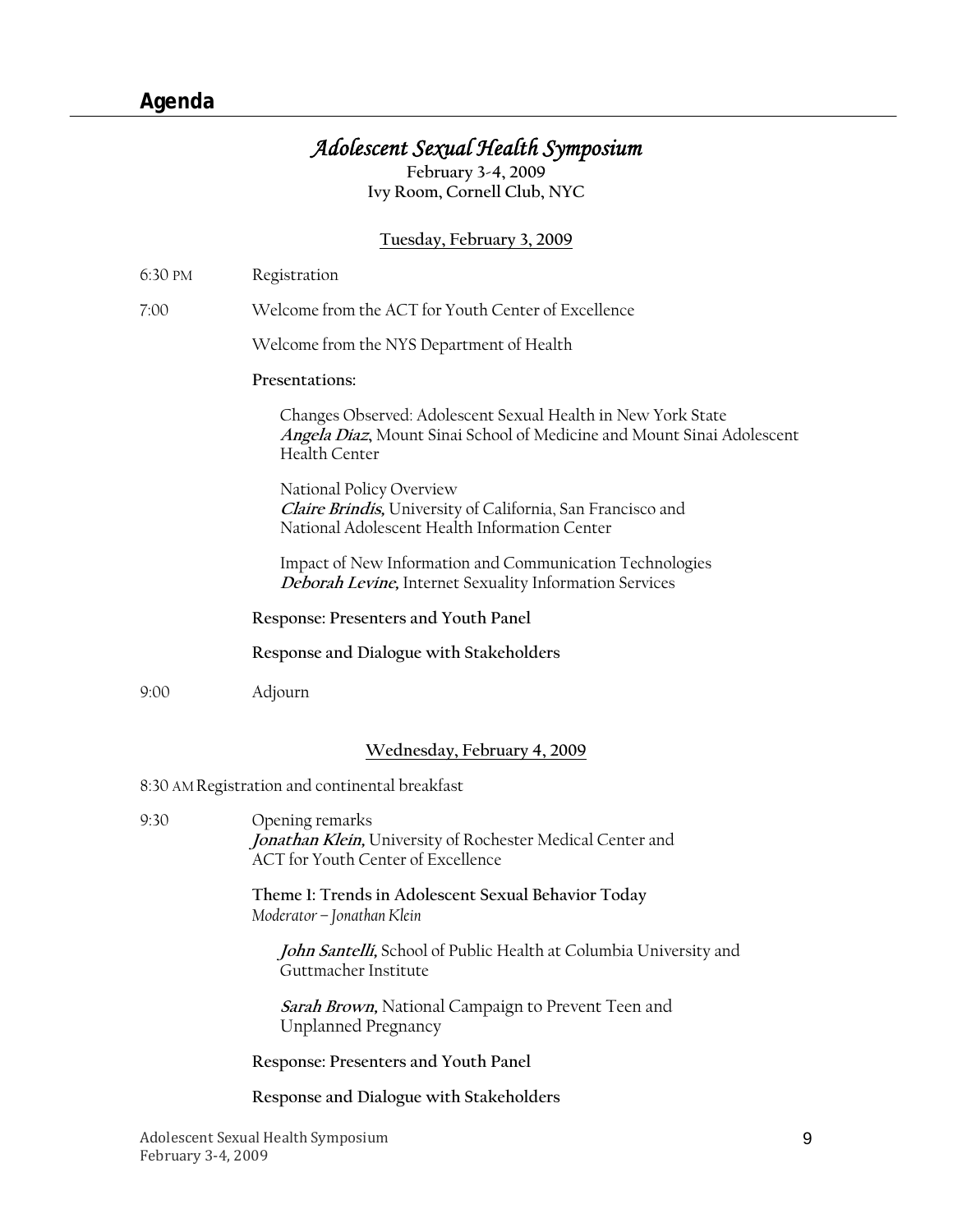| 11:00 | Theme 2: Disparities in Access to Adolescent Sexual Health Services,<br>Information, and Education<br>Moderator - Mary Grenz Jalloh, New York State Center for School Safety and<br>ACT for Youth Center of Excellence |
|-------|------------------------------------------------------------------------------------------------------------------------------------------------------------------------------------------------------------------------|
|       | Ralph DiClemente, Rollins School of Public Health, Emory University, and<br>Emory/Atlanta Center for AIDS Research                                                                                                     |
|       | Alwyn Cohall, Harlem Health Promotion Center and Project Stay (Services<br>to Assist Youth)                                                                                                                            |
|       | Loretta Sweet Jemmott, Center for Health Disparities Research and<br>University of Pennsylvania School of Nursing                                                                                                      |
|       | Response: Presenters and Youth Panel                                                                                                                                                                                   |
|       | Response and Dialogue with Stakeholders                                                                                                                                                                                |
| 12:30 | Lunch.                                                                                                                                                                                                                 |
| 1:00  | Theme 3: Ecological Perspectives: How Do Environments and Relationships<br><b>Impact Adolescent Sexual Health?</b><br>Moderator - Jennifer Tiffany, Cornell University and ACT for Youth Center of Excellence          |
|       | Douglas Kirby, ETR Associates                                                                                                                                                                                          |
|       | Guillermo Prado, University of Miami Leonard M. Miller School of<br>Medicine                                                                                                                                           |
|       | Michael Carrera, Children's Aid Society and Hunter College of the City<br>University of New York                                                                                                                       |
|       | Response: Presenters and Youth Panel                                                                                                                                                                                   |
|       | Response and Dialogue with Stakeholders                                                                                                                                                                                |
| 2:30  | Theme 4: What Might a Comprehensive Adolescent Sexual Health Initiative<br>for New York State Look Like?                                                                                                               |
|       | Moderator - Richard Kreipe, University of Rochester Medical Center and<br>ACT for Youth Center of Excellence                                                                                                           |
|       | Small groups comprised of presenters, youth panelists, and stakeholders will<br>draft initial recommendations within a given topic.                                                                                    |
|       | Brief report-out from groups (recommendations only).                                                                                                                                                                   |
|       | Full group discussion and final thoughts.                                                                                                                                                                              |
| 4:45  | Evaluation                                                                                                                                                                                                             |
| 5:00  | Adjourn                                                                                                                                                                                                                |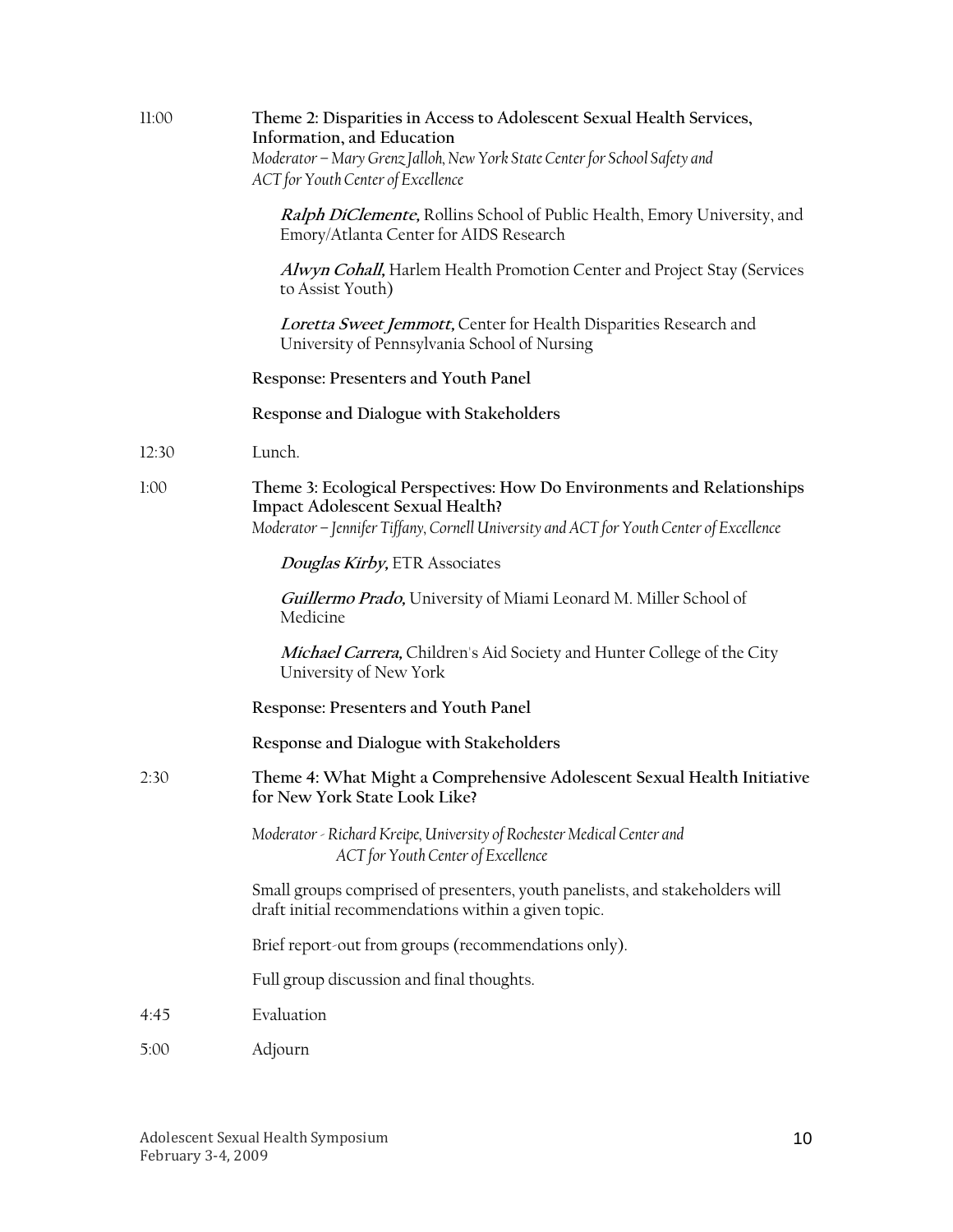# <span id="page-10-0"></span>**Summary: Issues Raised**

While the Adolescent Sexual Health Symposium did not attempt to achieve consensus and could not be comprehensive, the dialogue generated a host of proposals that appear in this document. Many comments fell under the following summary themes.

#### **Maximize the use of information and communication technologies.**

- $\circ$  Technology is a vital element of young people's lives and its potential for public health is exploding. In the area of sexual health, a wide range of applications exist or could be designed to raise awareness, provide accessible information, enhance education, improve clinical services and patient follow-up, and harness the power of peer communications. Innovative use of Internet and cell phone technology can serve—though not replace—the relationships and opportunities that support healthy youth development.
- $\circ$  In urban areas, where use of technology by young people is very high regardless of race, innovative use of technology can support efforts to address racial/ethnic disparities in sexual health outcomes (i.e. STDs, unintended pregnancies, HIV infection).

#### **Take a multi-level, ecological approach that meets young people's developmental needs.**

- o Sexual health programs for young people can be especially successful in fostering attitudes and skills specifically related to sexual and contraceptive behavior; these beliefs and skills do in fact lead to healthy behaviors. However, programs—even those that are evidence-based—can't do it all; successful curriculum-based programs reduce one or more risky behaviors by about onethird.
- o Adolescent risk behaviors are affected by myriad factors beyond the scope of sexual health curricula. Young people grow up in families, schools, neighborhoods, faith communities, and workplaces; in face-to-face and online social networks; their behaviors are impacted by their security, relationships, culture, aspirations, and opportunities. An effective, comprehensive strategy would include programs but would also tap into the richly protective resources offered by adolescents themselves and the adults within their environments. With a focus on growing developmentally supportive relationships and opportunities, such an approach would allow funding and time for planning and evaluation, and would be flexible enough to allow for meaningful decision making by youth and local actors.
- o Family-inclusive programming that supports strong parent-child relationships is a critical and fruitful element of a comprehensive, ecological approach, and good models are available. Parent/family education that works in tandem with the family's cultural values is an especially promising approach for reducing racial and ethnic health disparities.
- o Youth voice is widely recognized as essential to the success of strategies to improve adolescent sexual health. Youth should be involved as partners at every level: design, implementation, and evaluation.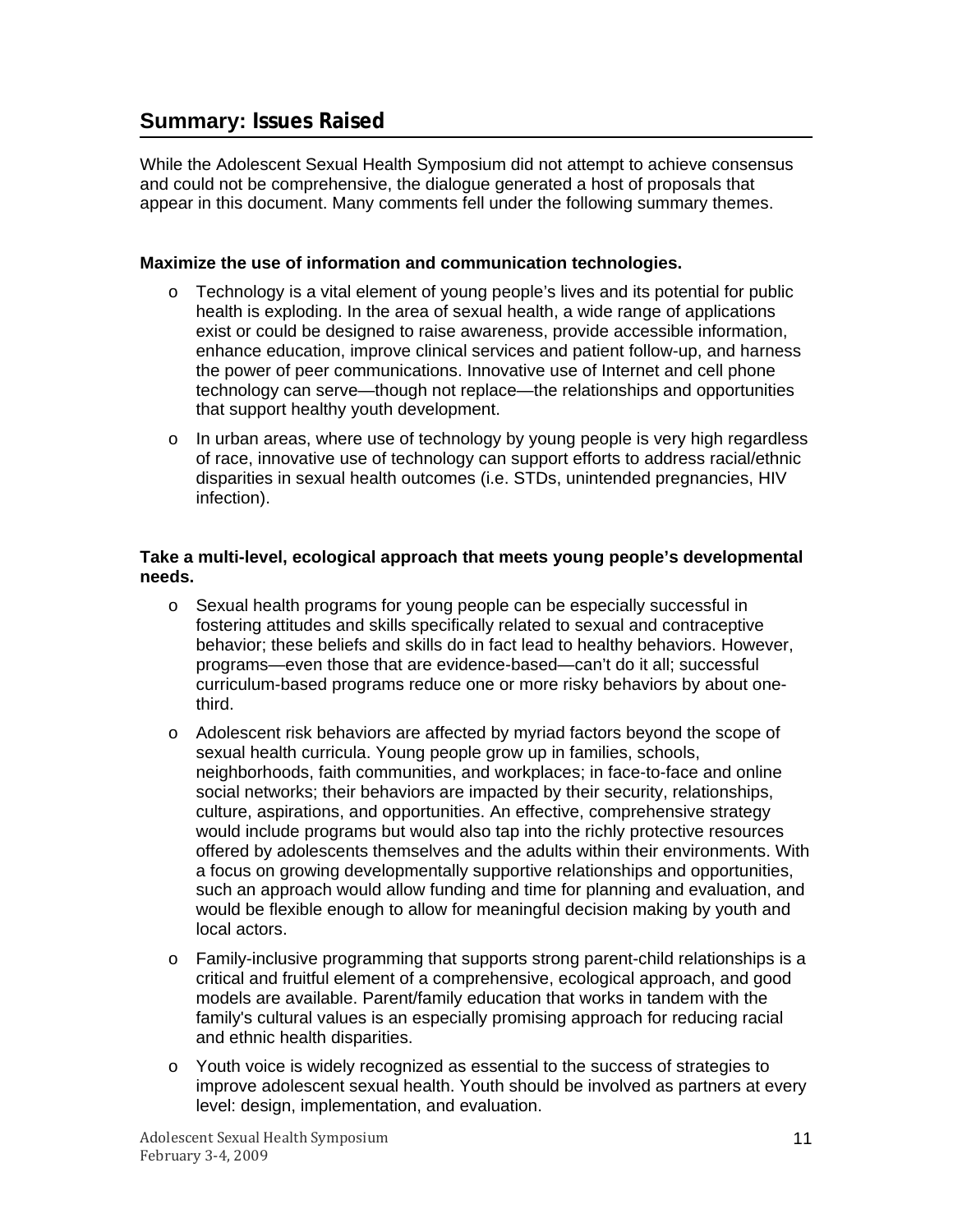#### **Take a positive, holistic approach to education and clinical services.**

- $\circ$  A positive new approach is needed: a new vision for sexual health that moves beyond a problem focus. While a clear message about avoiding pregnancy, STDs and HIV infection is critical, young people want a broader context: they want to know what constitutes a good relationship and what is a positive sequence of sexual activity within a relationship.
- o Young people want and need a full range of services delivered efficiently and accessibly. To this end, clinicians should seek to break down silos, integrate sexual health service delivery and primary care whenever possible, and link to other services (e.g. mental health, substance use). De-fragmentation of services has been identified as one way to address racial/ethnic health disparities.
- o Clinicians and educators should address the whole person, seeking to understand as much of the familial and environmental context as possible. To be successful—and particularly to address health disparities experienced by both racial/ethnic groups and sexual/gender minorities—clinical services must take into account the patient's culture, language, confidentiality needs, personal history of abuse and risk behaviors, and the community's level of trust/past history with the health care sector. Similarly, health centers should tailor hours, location, transportation, and cost to their target population.
- o The inclusion of young people as partners in all aspects of their health care will improve delivery and outcomes. Clinicians and clinic staff would benefit from better preparation in topics such as youth-friendly service, integrating sexual health into primary care, cultural competence; how to talk to adolescents about sensitive topics; and adolescent mental health.
- o Fully explore potential of school-based health centers to promote the sexual health of young people who access their services.
- o Make comprehensive sexual health education accessible through schools.
- o Make programming and messaging attractive and fun!

#### **Address funding issues.**

- o Prevention is demonstrably cost-effective, yet innovative programs that seek to connect with hard-to-reach populations typically lack sustained, dependable funding.
- o Young people need easier access to insurance through Medicaid/Child Health Plus, presumptive eligibility, automatic enrollment, and the Family Planning Benefit Program. The burden for providing all enrollment documentation should not fall on the adolescent. Address confidentiality issues for youth covered by insurance.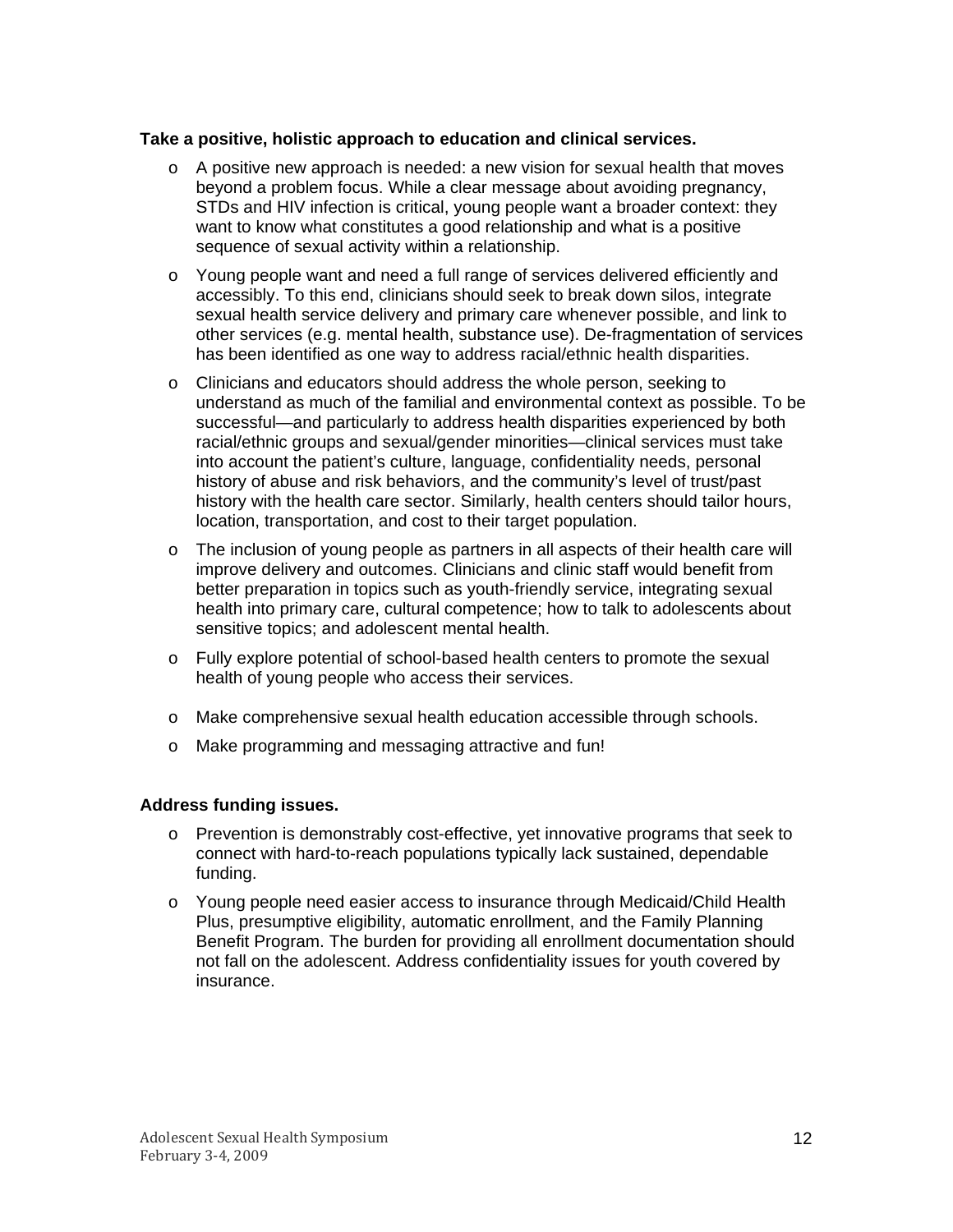<span id="page-12-0"></span>"Unless we understand and can articulate clearly what is driving these statistics, we won't be able to make a difference." - *Sarah Brown* 

"Disparities in adolescent health are not genetic and can't be fully explained by cultural factors. Structural racism – lack of insurance and access, poverty, poor schooling, lack of opportunities, etc.— is behind the difference in outcomes. All of these factors are interwoven and compounded." *– Angela Diaz* 

"Persistent and marked racial disparity exists and it will get worse if we don't do something—whether or not we have funding." *– Ralph DiClemente*

#### **Selected Trends: STIs, Pregnancy, and Sexual Activity**

- Compared to other industrialized nations, U.S. has high rates of STIs and unplanned pregnancy. *(Santelli)*
- From 1991-2005 the U.S. saw improvements in teen birth rate; approximately 1/3 decrease. In 2006 the trend reversed and there was a slight increase, except in 10- 14 year olds. Rates have been primarily dropping since the 1950s, though at that time more adolescents married. *(Santelli)*
- In the 15-19 year old age group African American teens have decreased birth rates/pregnancy rates by 1/2, and younger African Americans by 2/3. *(Santelli)*
- Declines in pregnancy rates are linked to increases in correct and consistent use of contraception. As a result of intensified public education, there have been dramatic increases in contraceptive use at first intercourse in the last several decades. *(Santelli)*
- Hispanic youth have emerged with the highest birth rate and the smallest decline. *(Santelli)*
- Older teens (aged 18-19) have a teen birth rate that is more than twice as high as the rate for younger teens (aged 15-17). *(Santelli)*
- Teen parents are too often left out of the equation. *(Stakeholder, Youth Panelist)*
- In New York State, 42% of high school students report having had sex and 29% report being currently sexually active. *(Diaz)*
- Rates of gonorrhea among African American adolescents are 15 times higher than those among white adolescents. Native Americans have the next highest rate. *(Diaz)*
- Many youth have been abused sexually, physically, and/or emotionally; this frequently leads to depression and poor health outcomes such as smoking, drinking, drugs, eating disorders. Sexual abuse is linked very closely to teen pregnancy, STDs, low self-esteem. *(Diaz)*
- Condom use is relational and contextual. A young man might use a condom with casual partners but not with his long-term girlfriend. *(Stakeholder)*
- There continue to be many myths circulating about contraception; can't assume that young people know about contraception. *(Brown)*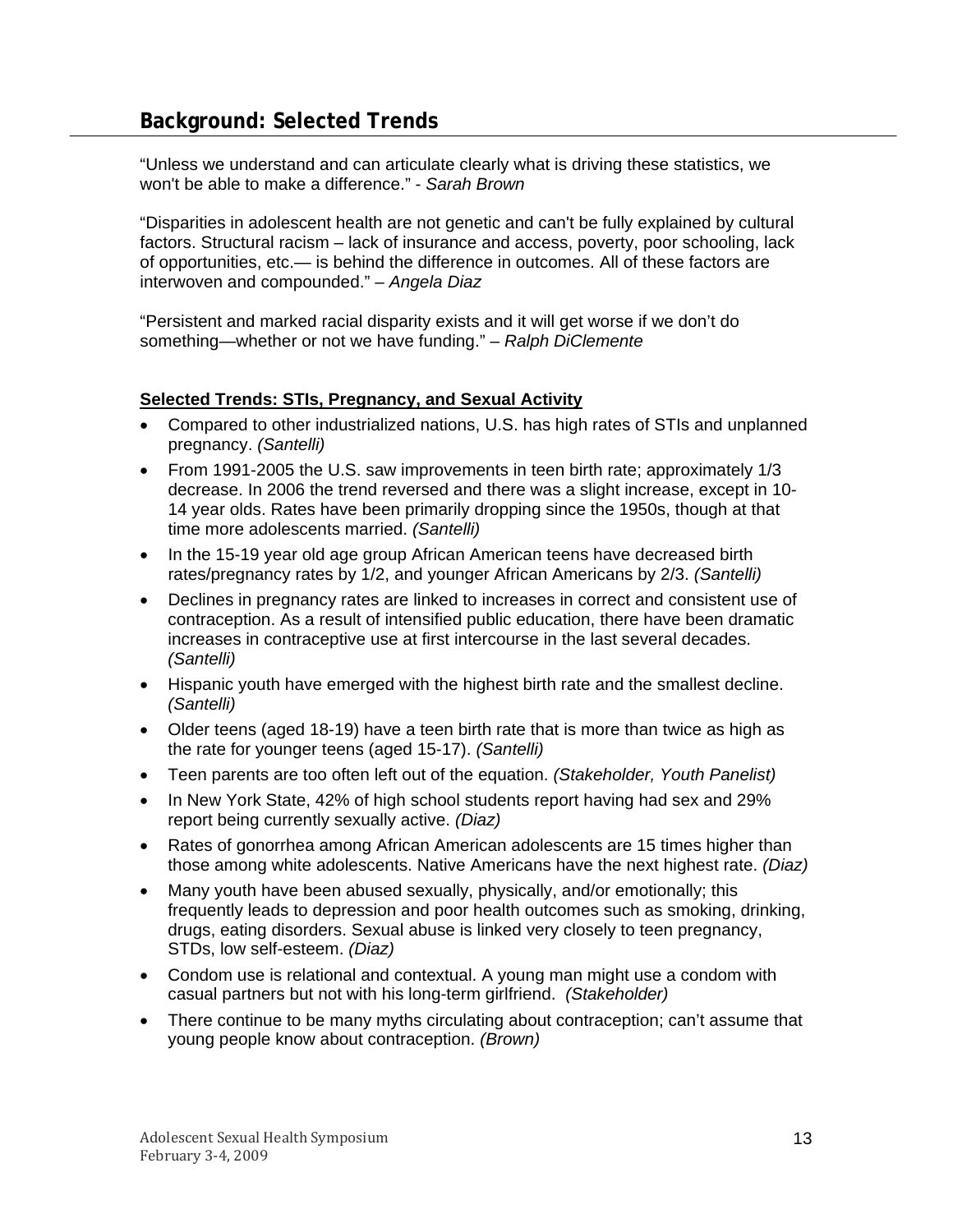# <span id="page-13-0"></span>**Selected Trends: Media and Communication Technologies**

- Today's youth grew up with technology. Technology is now an indispensable aspect of life. (Levine)
- 93% of teenagers are on the Internet (Pew). There is no longer a significant digital divide because of public access (especially through libraries). *(Levine)*
- American youth aged 8-18 average 44.5 hours per week in front of a screen. The only thing they do more is sleep. *(Levine)*
- 70% of 12-14 year olds have their own cell phones. *(Levine)*
- "Don't forget that landlines still play a big role as well. I've known a lot of 13-16 yearolds who are going on chat lines with older people." *(Youth Panelist)*
- Internet has increased the availability of pornography. *(Stakeholder)*
- Phone chat lines are still active, and young people are on them with older people. *(Youth Panelist)*

## **Resources – Youth and New Media**

- National Campaign to Prevent Teen and Unplanned Pregnancy: *Managing the Media Monster.* This report "examines in detail how the media influences - in positive and negative ways - teen sexual knowledge, attitudes, and behavior." <http://www.thenationalcampaign.org/resources/monster/>
- Digital Youth Project Report: *Living and Learning with New Media*. (2008, November) "New media forms have altered how youth socialize and learn, and raise a new set of issues that educators, parents, and policymakers should consider." [http://www.macfound.org/site/c.lkLXJ8MQKrH/b.4773437/k.3CE6/New\\_Study\\_Show](http://www.macfound.org/site/c.lkLXJ8MQKrH/b.4773437/k.3CE6/New_Study_Shows_Time_Spent_Online_Important_for_Teen_Development.htm) s\_Time\_Spent\_Online\_Important\_for\_Teen\_Development.htm
- *Future of Children* Spring 2008. This issue focuses on children and electronic media, and includes articles "Online Communication and Adolescent Relationships", "Media and Risky Behavior", and more. [http://www.futureofchildren.org/pubs-info2825/pubs-info\\_show.htm?doc\\_id=674322](http://www.futureofchildren.org/pubs-info2825/pubs-info_show.htm?doc_id=674322)
- Pew Internet & American Life Project: *Teens and Social Media.* (2007, December) [http://www.pewinternet.org/PPF/r/230/report\\_display.asp](http://www.pewinternet.org/PPF/r/230/report_display.asp)
- Kaiser Family Foundation: *Generation M: Media in the Lives of 8-18 Year-olds.*  (2005). <http://www.kff.org/entmedia/entmedia030905pkg.cfm>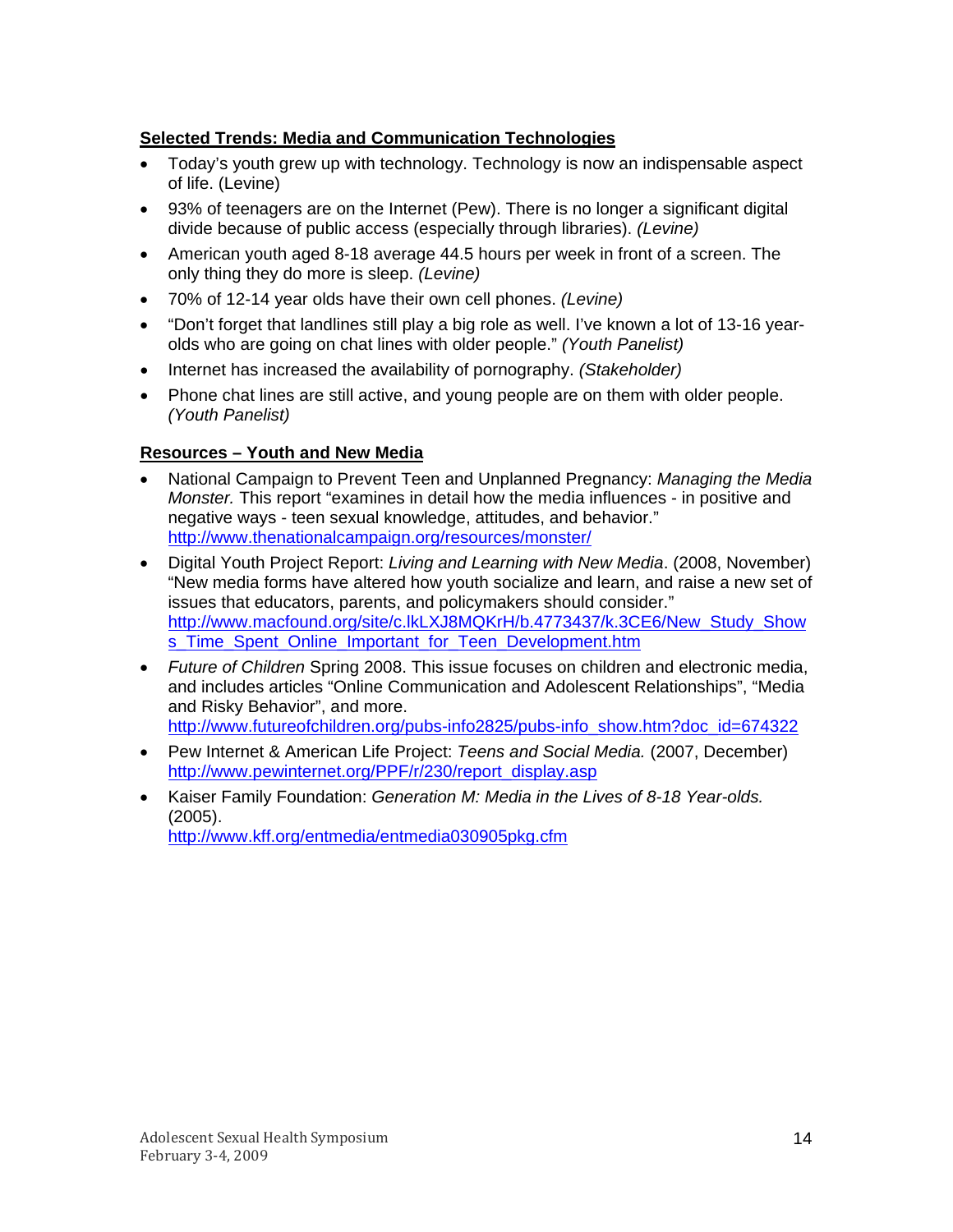# <span id="page-14-0"></span>**I. Clinical Practice and Service Delivery**[∗](#page-14-1)

"Health plays a central role in adolescents reaching their goals." *– Angela Diaz* 

"The time for incremental changes has passed. A bold and innovative initiative is needed. Ultimately, political and public health resolve and leadership to is needed to create an integrated continuum of sexual health services and effective delivery systems to eliminate racial disparities." *– Ralph DiClemente*

#### **Health Systems**

**Issues** 

- Outreach without the capacity to deliver services is insufficient. *(Brown)*
- Sexual health services are often siloed. Silos create gaps in services and youth fall through. *(DiClemente)* 
	- o Typically there are totally different staff in STD and HIV clinics and few referrals between them.
	- o Silos create disincentives: multiple visits mean multiple fees, transportation arrangements and costs, risks of parents/others finding out, need to remember appointment, etc.
- Young people want a full range of services. *(DiClemente)*
- Need for greater mental health services in NYS. *(Diaz)*

**Comments** 

- Defragment services. Integrate service delivery systems to facilitate referral and access: a "Sexual Health Service Supermarket." *(DiClemente)*
- Link in alcohol/drug and mental health services. Educate and collaborate with other service-systems and non-traditional partners/providers. Keep reminding other systems of their effect on sexual health. *(DiClemente, Small Group 2)*
- Dispel dualism between treatment and prevention. *(DiClemente)*
- Reassess/define capacity. Need a statewide comprehensive assessment to see what's available. *(Small Group 1)*
- Support training/education for primary care physicians. Reintegrate family planning into primary care. Build accountability by tying performance to reimbursement. *(Small Group 1)*
- Blur the boundaries between adolescent and adult health/health care. *(Kreipe)*

#### **Clinical Practice: General**

**Issues** 

-

• In the typical clinical scenario, multiple opportunities for education and information, targeted screening, and intervention are missed. *(Cohall)* 

<span id="page-14-1"></span>Note: to ensure completeness within each area, comments may appear under more than one **heading.**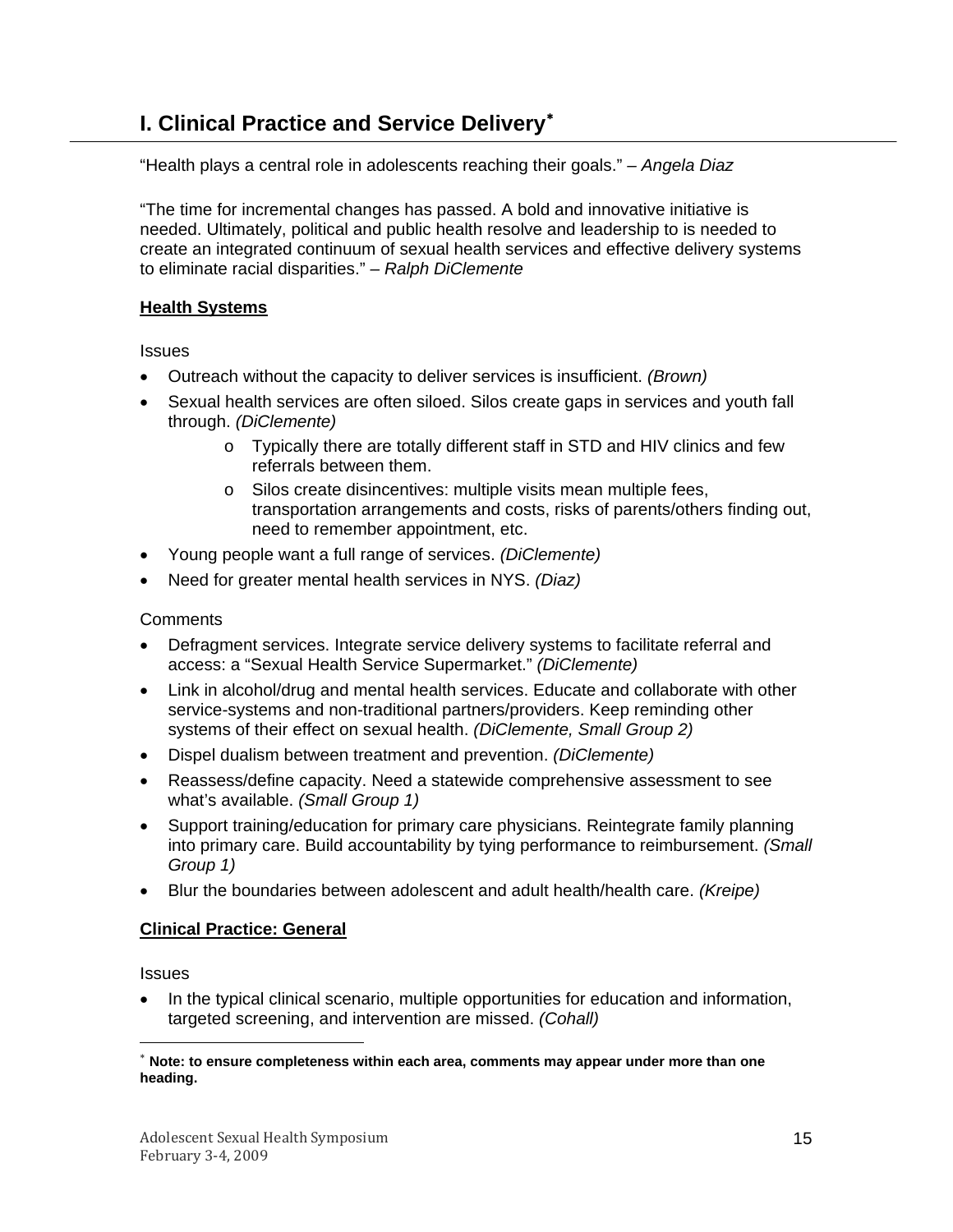- Certain changes in clinic protocols have been shown to increase condom and contraceptive use (without increasing sexual activity) and reduce unprotected sex (see comments). *(Kirby)*
- Marketing of "reproductive health" services could shut out part of the gay, lesbian, bisexual, and transgender (GLBT) population. *(Stakeholder in group 3)*
- At least one study has shown that lesbians may be twice as likely to become pregnant as heterosexual adolescents. *(Stakeholder)*
- GLBT adolescents: Clinics need great sensitivity to outing in policy and procedures. *(Stakeholder)*
- Legal issues prevent some immigrant youth from seeking care. *(Stakeholder in group 4)*
- Transportation remains a challenge in rural areas. *(Stakeholder)*
- Location of services is a complex issue. Some want services close; some won't go to clinic in the neighborhood because they want anonymity; some would be better served by service in particular area (e.g. gay males going to Village and not to other areas). *(Stakeholders in group 3)*
- Limited hours of operation prevent young people from obtaining services. *(Stakeholder)*
- There is a gap in health services as young people transition to adulthood. Some parents feel their responsibility is over when young people enter high school, and/or communication diminishes. No public health requirements get adolescents in the health care provider's door. *(Stakeholder in group 5)*

- Adolescents need to be included as partners in involving all aspects of their health care, including shaping policy. *(Diaz, Cohall)*
- Tailor services to target population: hours, location, transportation, culture, language, anonymity, etc. *(DiClemente, Stakeholders, Small Group 3)*
- There are so many disparities: avoid any one-size-fits-all solution. *(Stakeholder in group 4)*
- Tobacco, obesity, etc., are taken seriously but there is not much interest out there in sexual and reproductive health. *(Brindis)*
- Support expansion of clinic hours of operation. *(Stakeholder)*
- Engage communities to enhance local input, and promote community oversight to reduce deep-seated distrust. *(DiClemente)*
- Reimburse client transportation costs. *(Stakeholder in small group 3)*
- Take care with exterior signage (youth feel stigmatized when entering clinic with a large "HIV" sign). *(Youth Panelist, Cohall)*
- There is a need for more integrated approaches that address multiple antecedents. *(Stakeholder)*
- Change clinic protocol for working with adolescents. According to evaluations, the most effective clinic programs: a) provided more than routine information, b) asked questions about adolescents' sexual behavior and barriers to abstaining from sex / using protection, c) did role plays on refusing sex or using condoms and d) gave a clear message about avoiding unprotected sex. *(Kirby)*
- The best outreach is high quality service. *(Brown)*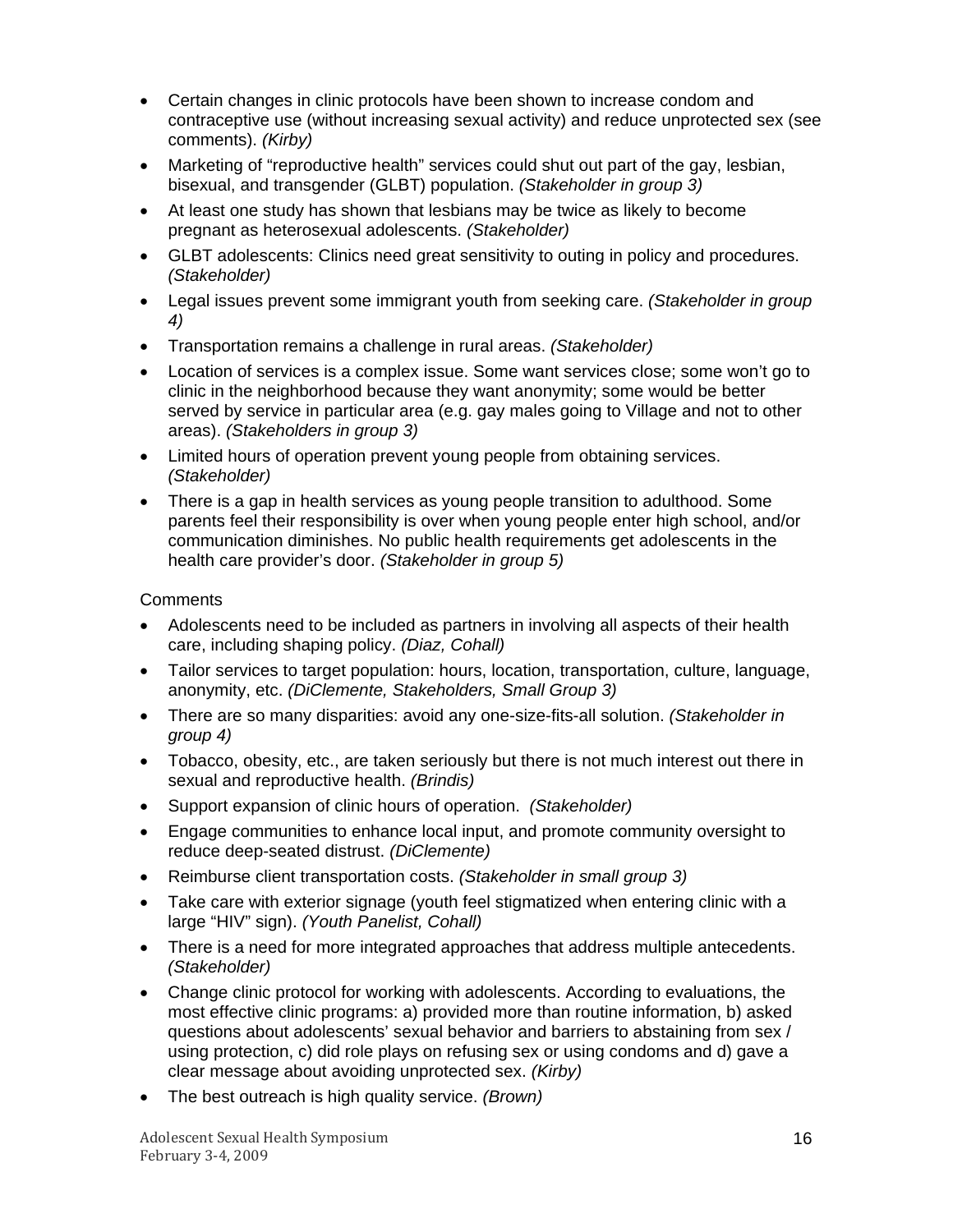- <span id="page-16-0"></span>• Require regular, routine screening for every youth, possibly using vaccination as a vehicle to get youth in for screening. *(Stakeholder in small group 5).*
- Comprehensive initiative must address history of childhood sexual abuse. *(Diaz)*
- Create a tiered service approach that recognizes limited resources and varying degrees of need (e.g. Does teen need therapy or counseling?). *(Stakeholder, group 2)*

# **Clinical Practice: Assessment**

**Issues** 

- In the typical clinical scenario, opportunities for targeted screening are missed. *(Cohall)*
- Most STIs are silent infections. If appropriate questions aren't offered, tests aren't offered. *(Cohall)*
- Some youth are reluctant to bring up sensitive subjects unless they are asked. *(Diaz)*
- Adolescents often also believe that one blood test will give all information and that doctors have x-ray vision. *(Cohall)*

## **Comments**

- Focus on behavior, not identity. Especially important with GLBT youth. Be very careful with language and labeling. *(Stakeholder)*
- In every setting when history is taken, ask about abuse. If you don't ask directly and sensitively, they will not tell you. *(Diaz)*
- Use technology as an ally, tailored to be culturally appropriate. *(DiClemente, Cohall, Levine)*
- Ask questions about adolescents' sexual behavior and barriers to abstaining from sex or using protection. *(Kirby)*
- Use Audio Computer Assisted Self Interview (ACASI) to elicit information about sexual history/other sensitive subjects. Provider then reviews risk-assessment, verifies information, orders appropriate screenings/follow-up as indicated. *(Cohall)*
- Link ACASI to electronic medical records. *(Cohall)*
- Address what happens during visit: are all adolescents screened appropriately or are some missing tests that they should receive? *(Stakeholder in small group 3)*

# **Clinical Practice: Information and Education**

## **Issues**

• In the typical clinical scenario, multiple opportunities for education and information are missed. *(Cohall)* 

## **Comments**

• Use technology as an ally, tailored to be culturally appropriate. *(DiClemente, Cohall, Levine)*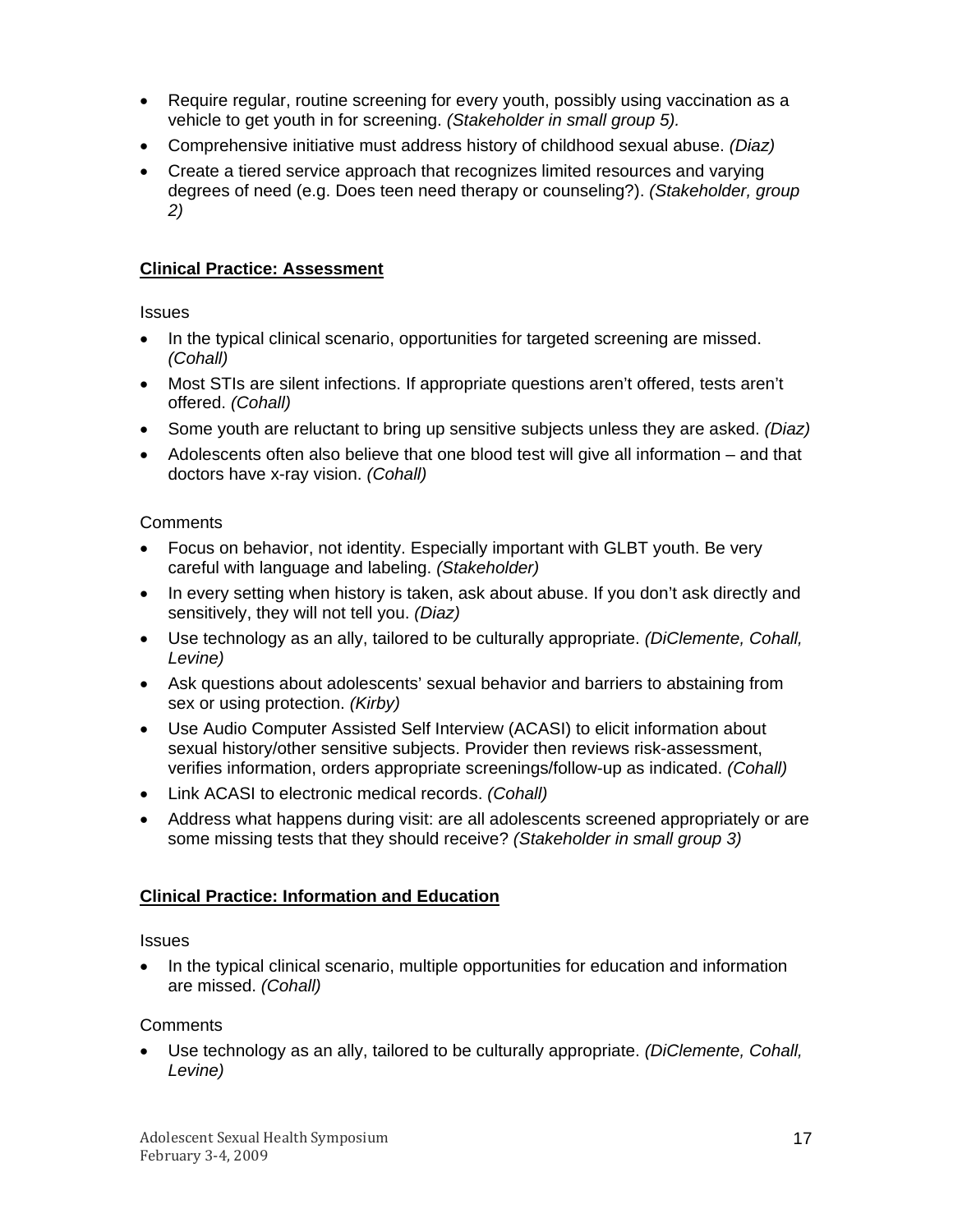- <span id="page-17-0"></span>• Transform "waiting time" into "preparation time." Offer presentations or videos, preferably with staff or students. Could include information about what the visit will entail. *(Cohall, DiClemente, Youth Panelist)*
- Provide targeted education via video/computer while patient is waiting for results of rapid assay for HIV/STDs. *(Cohall)*
- Change clinic protocol for working with adolescents. According to evaluations, the most effective clinic programs: a) provided more than routine information, b) asked questions about adolescents' sexual behavior and barriers to abstaining from sex or using protection, c) did role plays on refusing sex / using condoms and d) gave a clear message about avoiding unprotected sex. *(Kirby)*
- Encourage young clients to text reputable sexual health links to sexual partners, friends. (Example: young male who had unprotected intercourse 48 hours ago texts girlfriend link for information about EC right from health center.) *(Cohall)*

#### **Clinical Practice: Care**

#### **Comments**

- Connect young people who have been abused with the right services. Ensure that young men who have been abused have access to services that are appropriate for them. *(Diaz, Stakeholder)*
- Use rapid assays for HIV and STDs; one visit for risk assessment, screening, diagnosis, initial education/counseling. *(Cohall, DiClemente)*
- Address adolescent fears about contraception, such as weight gain. *(Brown)*
- Provide advance emergency contraception to sexually active adolescent girls. *(Kirby)*
- Text appointment reminders to young clients (securely). *(Cohall)*
- Text daily reminders for oral contraceptive pills. *(Cohall)* One youth panelist called text reminders for appointments, etc., "an awesome idea."
- Establish services such as InSpot throughout state to enable anonymous emails informing partners of STD/HIV exposure. Currently available in NYC. *(Levine, Cohall)*  <http://www.inspot.org/gateway.aspx>
- Encourage use of secure email system for better communication between provider and client. *(Cohall)* <http://www.relayhealth.com/>

#### **New and Different Models for Service Delivery**

- Explore different and innovative service models. *(Small Group 1)*
- Offer satellite teen centers mapped onto high prevalence STD communities, staffed to reflect the community. *(DiClemente, Small Group 1)*
- Create mobile service centers (vans) that bring services to communities. Van can go to youth programs, schools, detention facilities on a regular schedule. *(DiClemente, Youth Panelist)*
- Create centers of excellence for comprehensive services for teens. *(Stakeholders, group 2)* The state needs to be creative with funding integrated services for adolescence. *(Stakeholder, group 3)*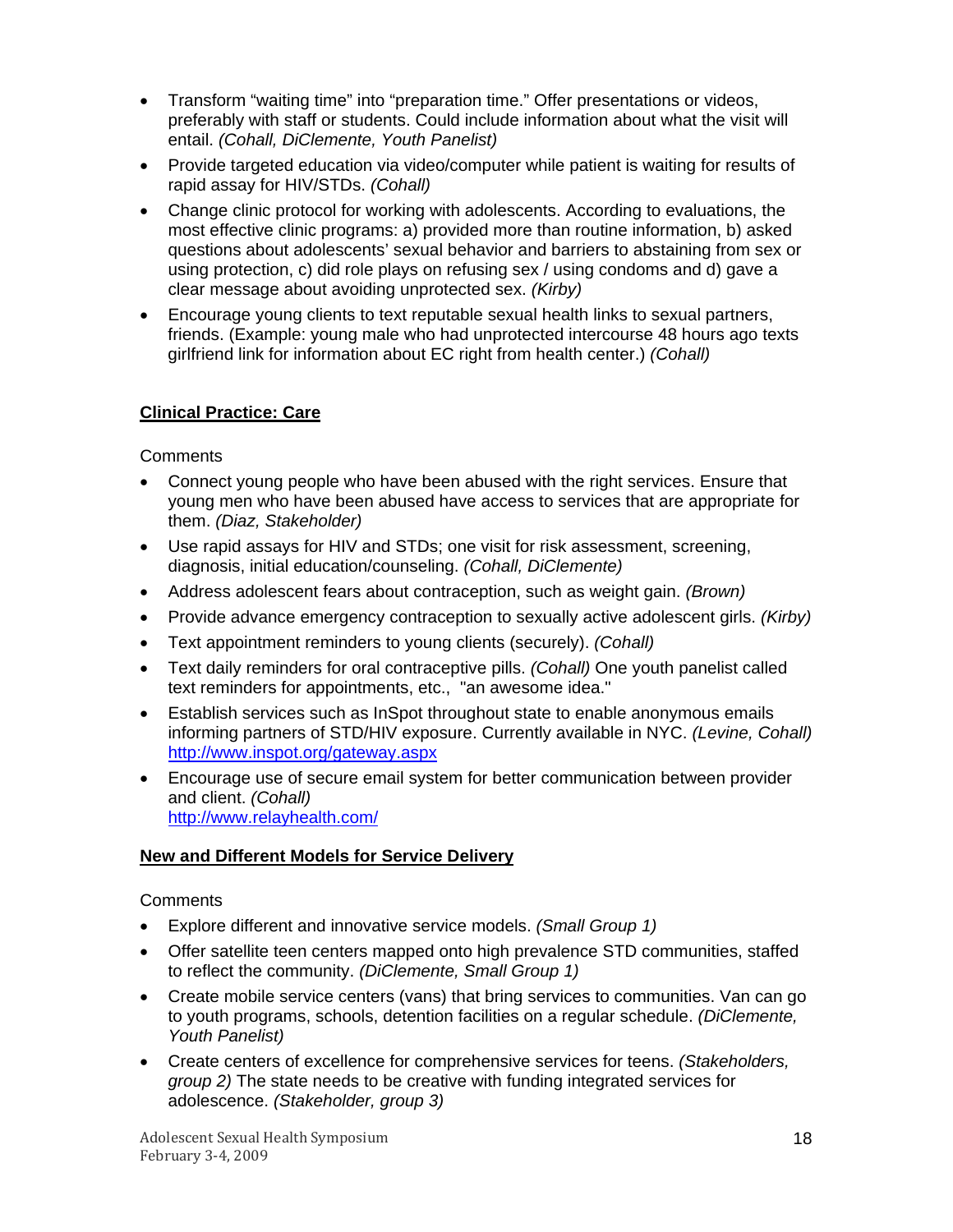- <span id="page-18-0"></span>• Fully explore the potential of school-based health centers. *(Multiple stakeholders, Group 3)*
- Don't JUST fund pilots. The Department of Health (DOH) should go to scale. *(Klein)*

# **Training / Preparation of Clinicians and Clinical Staff**

**Issues** 

- Most clinicians are inadequately prepared for taking care of adolescents. *(Cohall)*
- Many clinicians don't even want adolescents in their practice. *(Cohall)*
- Many doctors are not equipped to talk to youth/patients about sex and also drug use. *(Stakeholder in group 2)*
- Providers may be entrenched in what they're doing now, philosophically and otherwise. Trying new models creates fear of litigation. *(DiClemente)*
- Providers don't see the Department of Health as their primary source of information. They do listen to their professional organizations. *(Stakeholder)*
- Clinicians are not always aware that confidentiality is the law in NYS. *(Stakeholder)*
- Confidentiality is critical to young people. *(DiClemente)*
- Young people are sensitive to attitudes of staff. *(DiClemente, Cohall, Youth Panelist)*

- Train clinicians to get comfortable with asking about abuse. *(Diaz, Stakeholder)*
- Educate clinicians regarding talking to adolescents about a range of risk behaviors. *(Stakeholder)*
- Enhance cultural competence of staff. *(DiClemente, Stakeholders)*
- Sensitize all staff—front office, primary providers—to provide youth-friendly services. Hire staff who value young people. One youth panelist pointed out "If I'm dealing with a bad attitude toward me at the front desk I don't even want to know what's behind [in the exam room]." Another added "It's ridiculously important that young people are comfortable with service providers." Carrera stated "Young people see their worth in that worker's eyes." *(Carrera, Cohall, Kreipe)*
- Provide more training and education for primary care providers. This is very important *(Brown, Kreipe)*. The goal is not to sell contraception to providers but to reacquaint them with different methods *(Brown).* Also to reintegrate contraceptive care so providers see it as being part of care *(Stakeholder).*
- Provide cultural competence training in medical school*. (Stakeholder in small group 3)*
- Make better links with professional groups; get message out to providers through these groups. *(Stakeholder)*
- Create online educational module; offer CME credits online. *(Stakeholder)*
- Ensure that all staff who work with youth have basic education in mental health. *(Stakeholder)*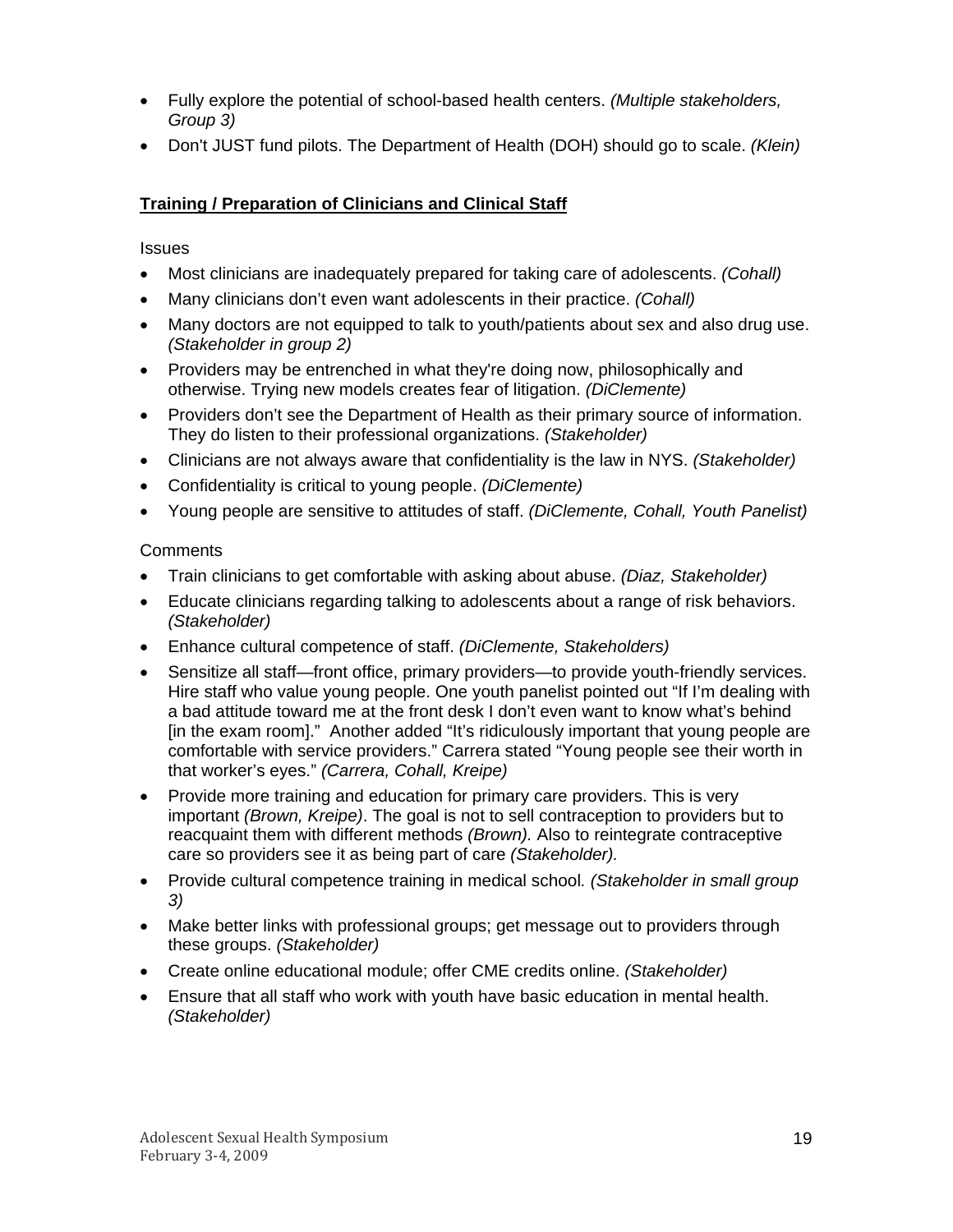### <span id="page-19-0"></span>**Needs of Sexual Minority Youth**

**Issues** 

- At least one study has shown that lesbians may be twice as likely to become pregnant as heterosexual adolescents. *(Stakeholder)*
- GLBT youth are disproportionately represented within the adolescent homeless population. *(Stakeholder)*
- YRBS data is likely missing many GLBT youth because many are not in school. *(Stakeholder)*
- Family rejection of GLBTQ kids is main predictor of poor outcomes. *(Stakeholder in group 2)*

#### **Comments**

- Use great sensitivity to outing (involuntary disclosure of sexual orientation) in all policy and procedures. *(Stakeholder)*
- Focus on behavior, not identity, in prevention and health care. *(Stakeholder)*
- Be very careful with language and labeling. *(Stakeholder)*
- Remember that the symptoms are the same, but the roots are different: messaging and issues are not the same for heterosexual, lesbian, gay, bisexual, and transgender groups. *(Stakeholder)*
- For GLBT immigrant youth, "you need an alternate method than parents." *(Stakeholder in group 4)*

## **Using Technology for Service Delivery**

*"Use of media and technology has potential for improving access to health information,*  facilitating access to care, strengthening client-provider interactions, and enhancing *adherence to medication. It's time that we examine every possible resource to provide young people with information and support." – Alwyn Cohall* 

*"Digital media are a gift to public health." – Sarah Brown* 

- Establish an ongoing cross-program task force to focus on the use of technology for adolescent sexual health promotion. This recommendation applies to information/training as well. *(Small Group 7)*
- Fund pilots/models prior to scale-up. Need to address issues such as security/confidentiality with new technologies, sustainable funding. *(Brown, Cohall, DiClemente, Stakeholders)*
- Don't JUST fund pilots. The Department of Health should go to scale. *(Klein)*
- Use technology strategically for vastly improved service and outcomes. Dr. Cohall compared a typical visit (resulting in the completion of a physical and college form) to a hypothetical technology-enhanced visit (resulting in completion of physical and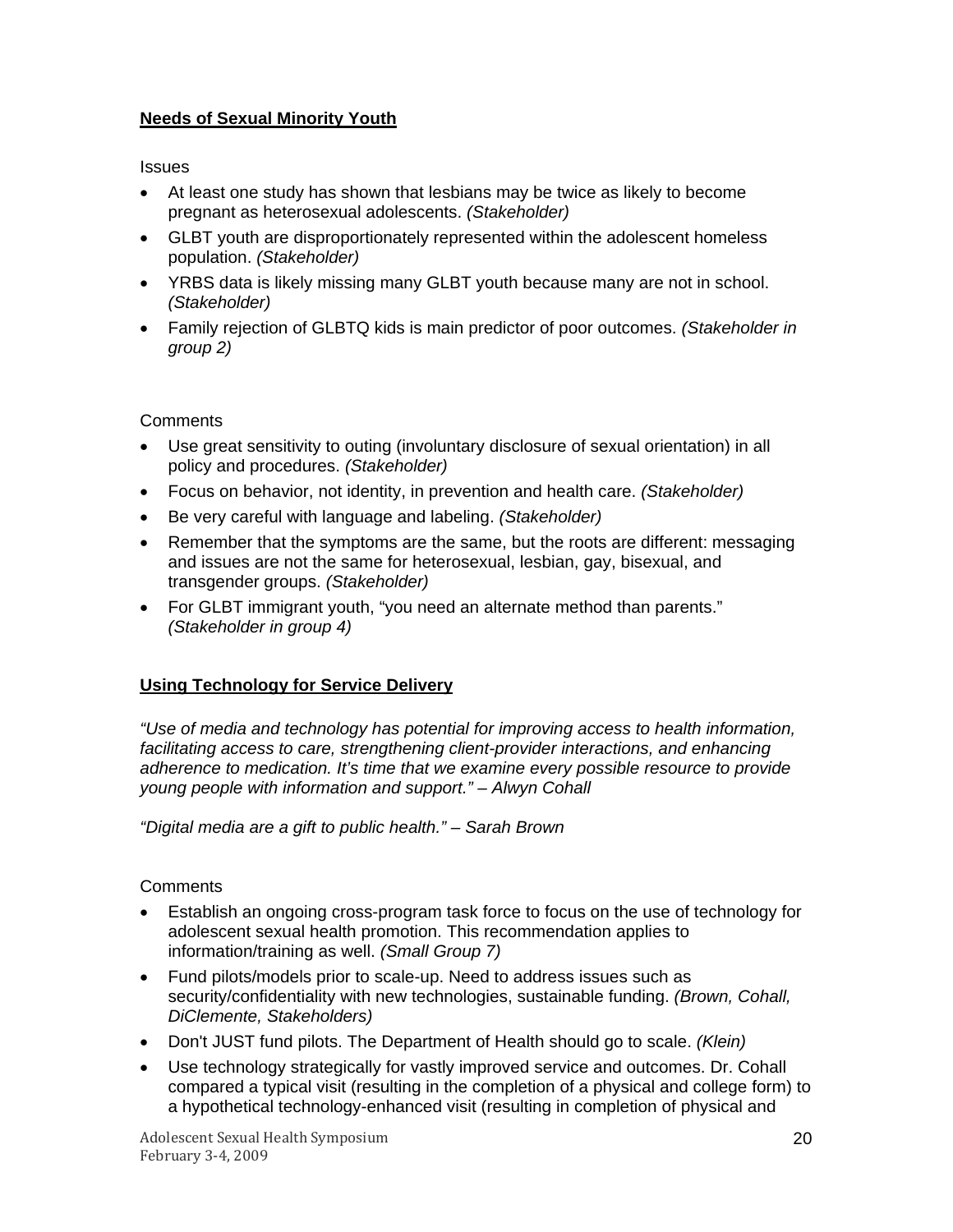<span id="page-20-0"></span>college form, risk assessment, additional screening, diagnosis, and treatment for patient and partners; potential pregnancy averted, multiple opportunities for health education utilized, and additional youth engaged in care.) *(Cohall)*

- Transform "waiting time" into "preparation time." Offer presentations or videos, preferably with staff or students. Could include information about what the visit will entail *(Cohall, DiClemente).* "Videos are really effective. It also helps to have someone there to help process the information, because the videos raise a lot of questions." *(Youth Panelist)*
- "Make them want to ask about their bodies by using videos in the waiting room…Especially upstate, because we don't see a lot of things that you see in here [in NYC]." *(Youth Panelist)*
- Use Audio Computer Assisted Self Interview (ACASI) to elicit information about sexual history/other sensitive subjects. *(Cohall)*
- Link ACASI to electronic medical records. *(Cohall)*
- Provide targeted education via video/computer while patient is waiting for results of rapid assay for HIV/STDs. *(Cohall)*
- Encourage young clients to text reputable sexual health links to sexual partners, friends. *(Cohall)*
- Text appointment reminders to young clients (securely). *(Cohall)*
- Text daily reminders for oral contraceptive pills. *(Cohall)*
- Ensure that relationships are the cornerstone of effort, and that tech is used to enhance, not replace, those relationships (Cohall). Technology cannot replace a relationship that's trustful and engaging with youth *(Stakeholder*).
- Establish services such as InSpot throughout state to enable anonymous emails informing partners of STD/HIV exposure. Currently available in NYC. *(Levine, Cohall)*  <http://www.inspot.org/gateway.aspx>
- Encourage use of secure email system for better communication between provider and client. *(Cohall)* <http://www.relayhealth.com/>

#### **Fees / Reimbursement / Insurance**

**Issues** 

- Lack of insurance a persistent and growing issue. *(Brindis)*
- Latinos are 300% more likely to be uninsured. *(Diaz)*
- Homeless youth can't get insurance; lack of access to documentation. *(Stakeholder in group 3)*
- Reimbursement / payment codes for innovative use of technology are either absent or generate so little revenue that a lot of people don't do it. *(Brown)*
- Young people fear losing their confidentiality when they use insurance. *(Stakeholder)*
- There is a polarization between what we know about best models and our ability to sustain or make those changes over time. *(Stakeholder)*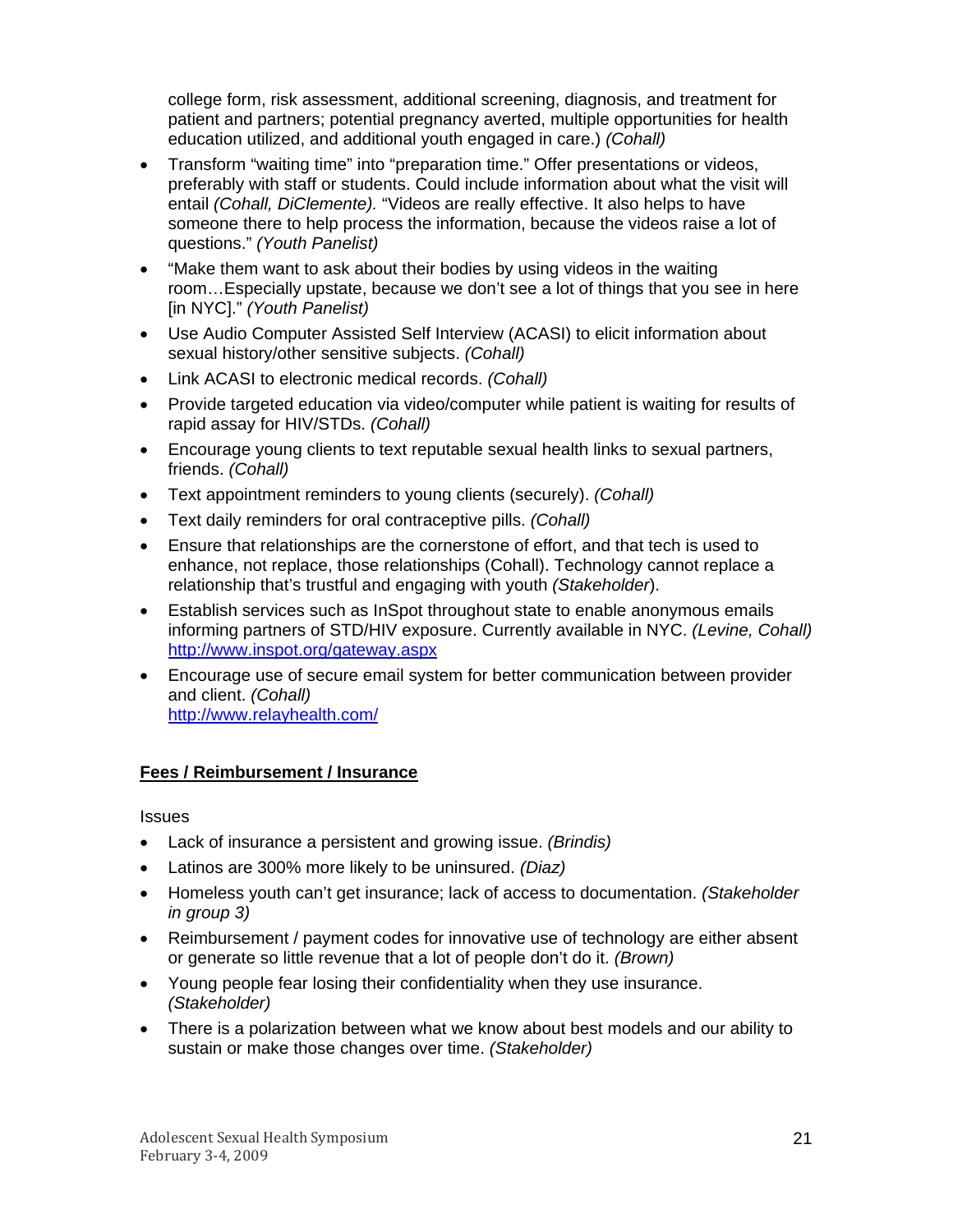- <span id="page-21-0"></span>• Public dollars don't even come close to offsetting the care that is uncompensated by insurance. We need a funding mechanism that is sustainable over time. *(Stakeholder)*
- Siloed services create multiple visits and multiple fees*. (DiClemente)*

#### **Comments**

- "We're going to have to be creative. Financing is critical but there isn't a lot there. In the absence of those funds I don't think we do nothing. Persistent and marked racial disparity exists and it will get worse if we don't do something—funding or not." *(DiClemente)*
- Must always remember to address funding. "Keep talking about money." *(Brown)*
- Address issues related to confidentiality and insurance. *(Brown)*
- Federal policy requiring citizenship documentation has impacted states' ability to do family planning waivers. *(Stakeholder)*
- Improve Medicaid funding; consistent reimbursement for transportation; reimburse services such as nutritionist. *(Stakeholders in small group 3)*
- Work with insurance companies so that information about confidential services does not appear on explanation of benefits. *(Stakeholder in group 3)*
- Make links to other sources of funding. For example, when we talk about teen pregnancy we should also be talking about drugs/alcohol. There is funding for HIV prevention. *(Prado)*
- Increase access to insurance *(Small Group 3)*
	- o Medicaid Child Health Plus revamp
	- o Presumptive eligibility
	- o Automatic enrollment
	- o Family Planning Benefit Program (need to resolve issues with documentation, especially for immigrant and homeless youth)
	- o Package reimbursement comprehensive adolescent services
	- o Burden cannot fall on the adolescent

#### **Resources, Best Practices, Examples**

- The HOTT (Health Outreach to Teens) van is a project of Callen Lorde Community Health Center. The medical van travels to areas in lower and mid-Manhattan in the afternoons and evenings where youth are known to hang out in order to provide confidential services such as HIV counseling and testing. <http://www.callen-lorde.org/services/hott.html>
- Atlanta has satellite services around city for adolescents. These are the de facto medical homes for these adolescents, right in their community. *(DiClemente)*
- Atlanta has a program now through churches. Personnel rotate through church on a weekly basis. Also do this at jails/detention services. *(DiClemente)*
- At the Young Men's Clinic at Columbia (which provides both primary care and sexual health services) PowerPoint<sup>®</sup> health education is conducted by Public Health students during waiting time. If students are not available, the presentation is looped with audio. Great resources are available through the Scenarios USA website: <http://scenariosusa.org/index.html>) *(Cohall)*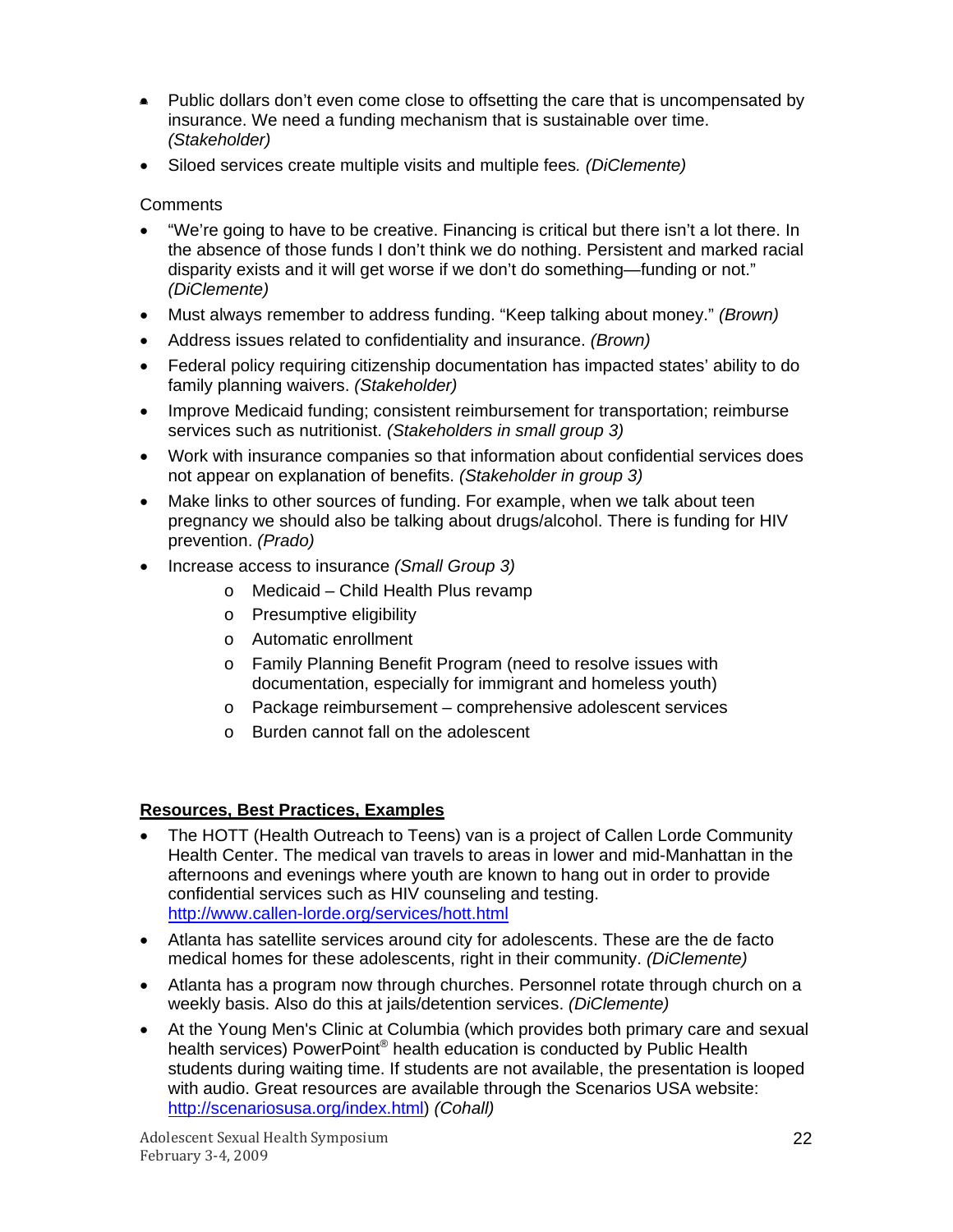- "Safe in the City" video-based intervention recommended: <http://www.safeinthecity.org/> *(DiClemente)*
- AAP toolkit is available to help providers with service delivery issues such as confidentiality, screening questionnaire, coding strategies for effective and confidential billing (had input from Jonathan Klein). *(Stakeholder)*
- inSpot: STD online partner notification.<http://www.isis-inc.org/inspot.php>
- Veteran's Telemental health: <http://www.carecoordination.va.gov/telehealth/ccgt/tmh/index.asp>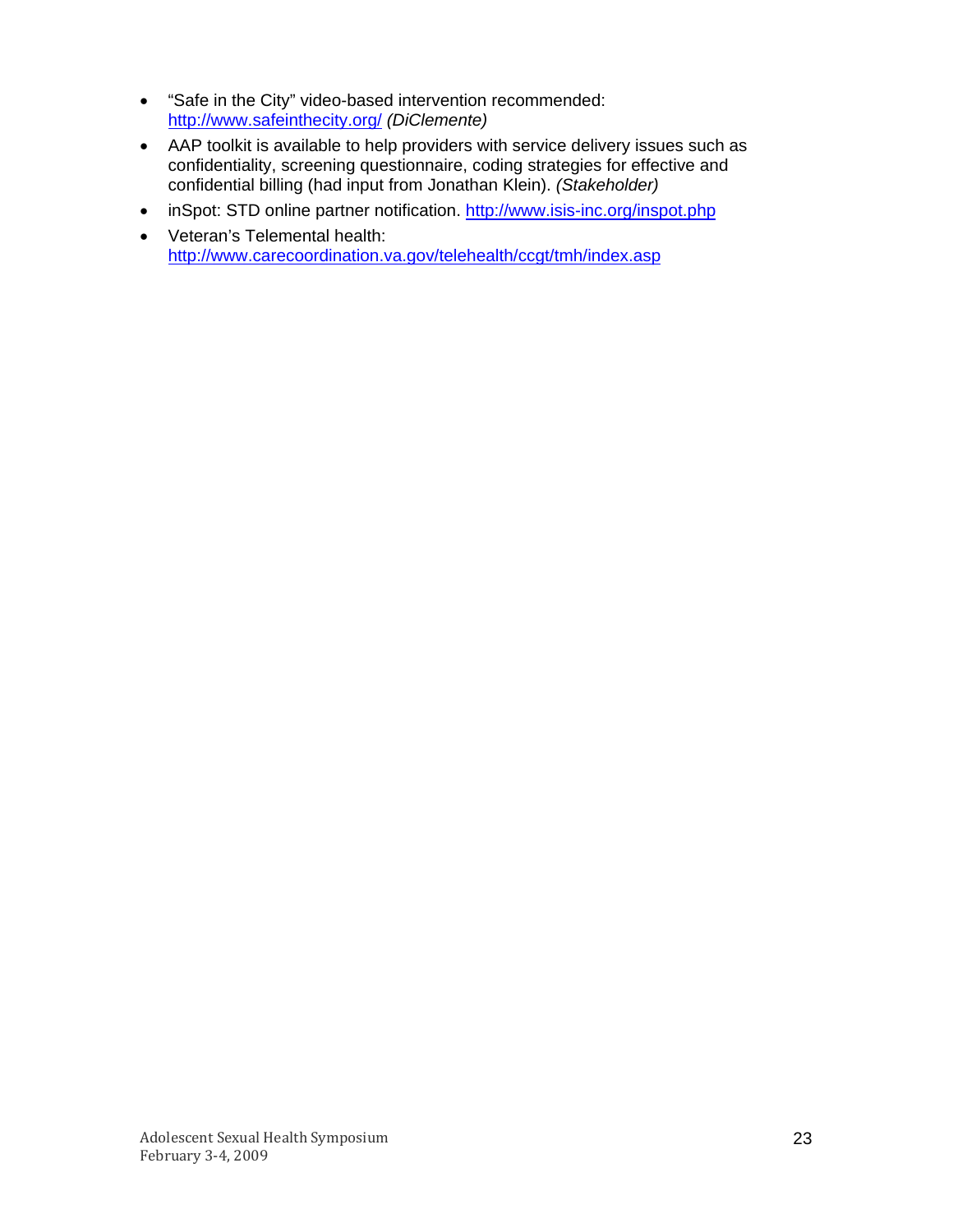<span id="page-23-0"></span>"We need a new vision for sexual health in America…" *– John Santelli* 

### **Curriculum-Based Programming**

**Issues** 

- When replicated with fidelity, programs are quite robust; they are effective with multiple groups and have the potential to reach large number of youth. Those that incorporate the 17 characteristics for effectiveness are the most successful. *(Kirby: see also Emerging Answers 2007: <http://www.thenationalcampaign.org/EA2007/> )*
- However, programs can't do it alone. More effective curriculum-based programs reduce one or more risky behaviors by about one-third. *(Kirby)*
- Sex ed is not addressed consistently in schools. The HIV prevention education mandate is not monitored by the State Education Department; no other sex ed mandate exists in NYS. *(Stakeholders)*
- "We need to learn skill sets, not just sexual stuff—skills like decision making, communicating with others, etc." *(Youth Panelist)*
- Teachers and principals are often uncomfortable with sex ed curricula. *(Stakeholder)*
- Although much is now known about effectiveness and there are a number of models that could be replicated, providers a) don't know about the models, b) can't afford to buy curricula or can't afford the training, and/or c) take pieces from here and there, "hacking up well-tested models." *(Stakeholder)*
- Currently only three behaviors are frequently addressed in sex education: abstaining, condom use, and contraceptive use. In fact, there are 10 behaviors that have an impact on transmission. *(Kirby)*
- Funding silos, timing, trends in policy, politics have a complex impact; create obstacles to integrated approach to sexual health and education. *(Stakeholder)*
- Youth are bored by same curriculum year after year. *(Stakeholder in group 4)*

- Keep in mind the 17 characteristics of most effective programs. In evaluations, the most effective: a) emphasized risk of pregnancy or STD, b) emphasized ways to reduce risk (e.g., not having sex, condoms, and occasionally having fewer partners), c) gave a clear message about avoiding unprotected sex and d) involved youth interactively so that they personalized the message. *(Kirby)*
- "It has to be fun. Activities make it better because they are fun and then we remember." *(Youth Panelist)*
- Work for better alignment between education and public health. *(Stakeholder)*
- Include more content regarding relationships and values within curricula. Young people want to know what constitutes a good relationship and what is a positive sequence regarding their sexual experience within a relationship *(Kirby).* Don't jump to specific contraceptive methods, etc., ahead of young people *(Brown).* Make the context broad and youth-friendly (positive relationships, positive behaviors), but don't lose the very clear message. *(Stakeholder in group 4)*
- Develop sex positive curricula for sexually active older teens and young adults. This is a current project of ETR, focusing on college-age youth. *(Kirby)*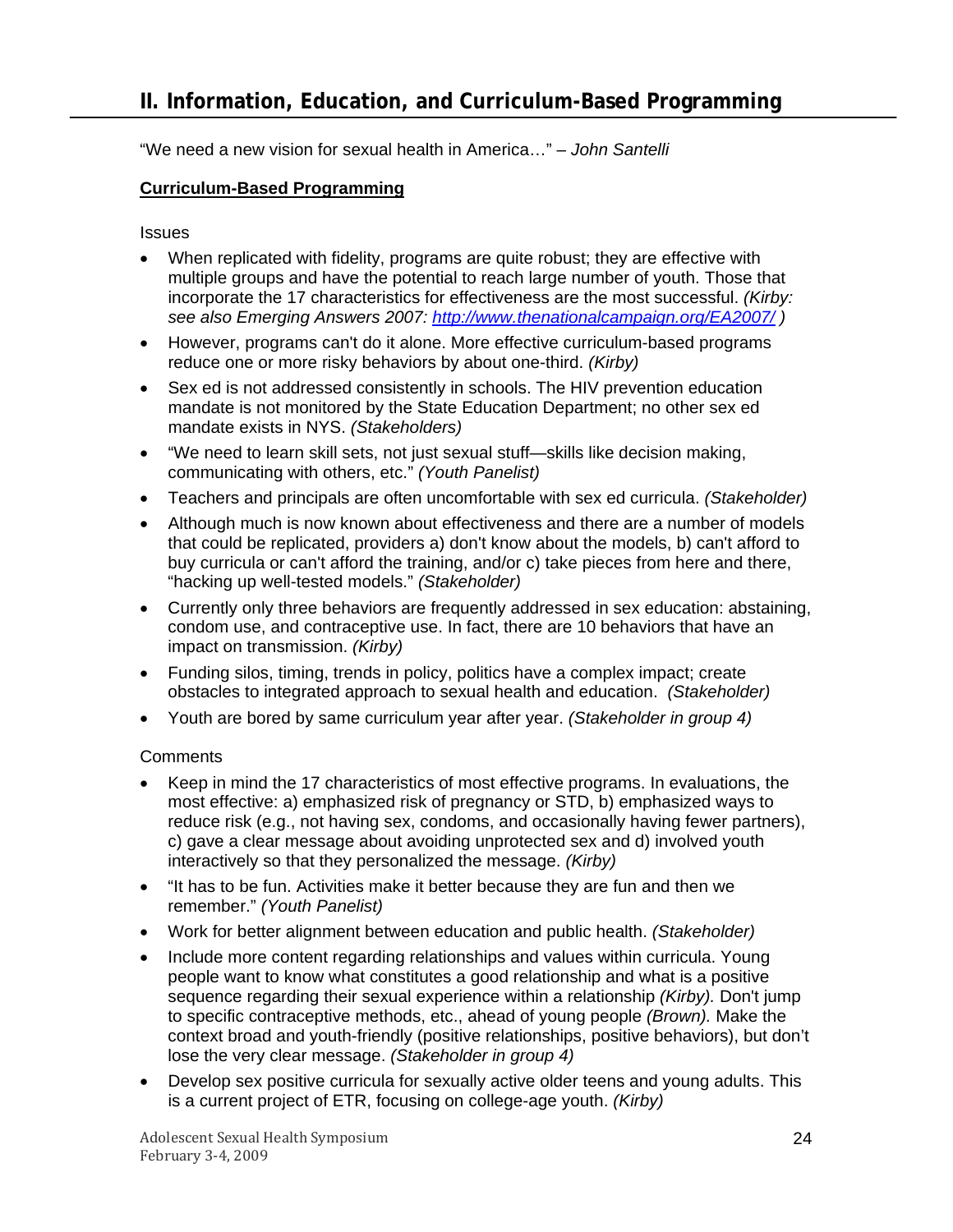- <span id="page-24-0"></span>• Focus on helping young people make decisions that fit their lives. The condoms vs. abstinence polarization is artificial. *(Stakeholder)*
- Ten behaviors have significant impact on STI and pregnancy but only three are typically addressed. Focusing on condoms and abstinence is not enough. Look at these ten behaviors systematically: What do we want to change? What are the behaviors? What is our priority? How do we build the message? *(Kirby and Small Group 4).* Then CBOs will likely know the best ways to disseminate the message. *(Stakeholder in group 4)*
- Provide specific guidance to counties on programs/practices/curricula that are appropriate for different local scenarios; fit community profile. *(Small Group 6)*
- When using an evidence-based program, need to implement with fidelity as much as possible; monitor quality. *(Kirby)*
- Ensure that GLBT youth are included in pregnancy prevention programs/education. *(Brindis, Stakeholder)*
- There are so many disparities: avoid any one-size-fits-all solution. *(Stakeholder in group 4)*
- When we talk about teen pregnancy we should also be talking about drugs/alcohol. *(Prado)*
- Make learning about sex as fun and interactive as a) other subjects and b) the anticipation of having sex *(Levine).*
- Link education, outreach, and services. *(Brown)*
- Use peer education models and allow youth to make it their own. *(Stakeholder in group 4).*

## **Messaging and Outreach Campaigns**

**Issues** 

- Many of the billboard campaigns have been effective at getting adult buy-in but may not be teen friendly. *(Stakeholder)*
- Best place to reach teens still remains through schools. Bigger challenge is hard-toreach populations – homeless, recent immigrants. *(Stakeholders)*
- Many young people don't know their rights (e.g. confidential care). *(Stakeholder in group 4)*
- "I thought if I didn't have a vagina, sex ed didn't apply to me. You need to tell males how to protect themselves and females how to protect themselves." *(Youth Panelist)*

- Engage youth/target audiences in design, creation, and dissemination of sexual health messages. *(Stakeholder)*
- Attract youth to programs by talking about "better" sex rather than safer sex. *(Stakeholder)*
- Plan and pay for dissemination of effective programs and interventions make them easy to replicate and implement. *(Stakeholder in group 2)*
- Consider putting out a message about the importance of timing a pregnancy, such as "babies need adult parents." *(Brown, small group discussion)*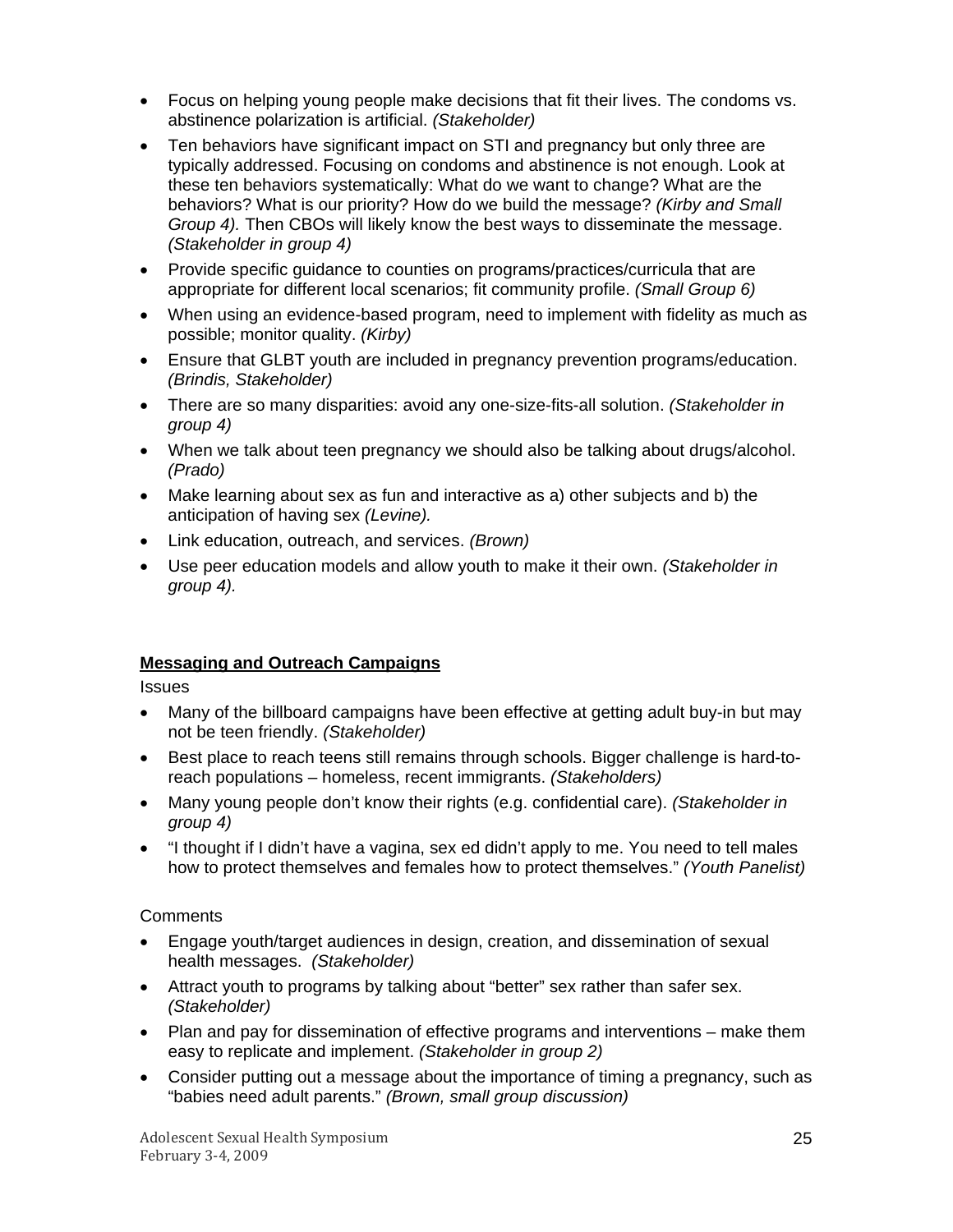- <span id="page-25-0"></span>• Deliver comprehensive sexual health messages through diverse systems and methods. Utilize community partnerships required by funding streams, medical providers, parents; ensure cultural competency in message delivery. *(Small Group 4)*
- Create a state-level public campaign to increase condom use. *(Stakeholder)*
- Remember that among different populations the symptoms are the same, but the roots are different: messaging and issues are not the same for heterosexual, lesbian, gay, bisexual, and transgender groups. Messaging may need to be radically different. *(Stakeholder in group 4)*
- Focus some messaging on behavior, not identity (e.g., young MSM may not identify with messaging pitched to young gay-identified men). *(Stakeholder)*
- Disseminate messages to let youth know their rights. *(Stakeholder in group 4)*
- Utilize the many different venues where youth spend their time: school, public transportation, hang outs, radio, etc. *(Youth Panelist in group 4)*
- Evidence-based programs are required but need to look at the limitations of evidence-based programs. *(Stakeholder in group 2)*

#### **Using Technology in Education and Outreach**

**Issues** 

- Youth are very tech savvy, but, like adults, report difficulty sorting through an overwhelming amount of online information *(Cohall, Levine).* Adolescents want a trustworthy website. There are too many to choose from *(Youth Panelist and Stakeholder in group 7).*
- Among online youth, 75% have used the web to get health information; 39% say they have changed their personal behavior because of health information they got from the Internet. *(Cohall—Kaiser Family Foundation study)*
- Youth use search engines and social networking / word of mouth / "people like me", to cut through the media clutter of information about sex. Ads also break through. *(Levine)*
- Adults believe (falsely) that young people have the knowledge they need because of what's available on the Internet. *(Brindis)*
- Youth are in a constant state of partial attention—multi-taskers. Kids all have their phones under the table. They're listening AND they're doing other things (like texting). *(Levine)*

- Engage youth/target audiences in design, creation, and dissemination of digital outreach. Use peer influence, audience-generated material. *(Cohall, Small Group 7).* Put together policies and structures to guarantee youth involvement.
- Develop a national model and policy for culturally relevant interactive sex ed using Internet and mobile devices. *(Levine)*
- Explore innovative sex-tech programs. *(Kirby, Cohall, Levine, DiClemente, Stakeholders).* Text messaging is fertile territory for future growth. *(Stakeholder in group 7).*
- Establish an ongoing cross-program task force to focus on the use of technology for adolescent sexual health promotion. This recommendation applies to service delivery as well. *(Small Group 7)*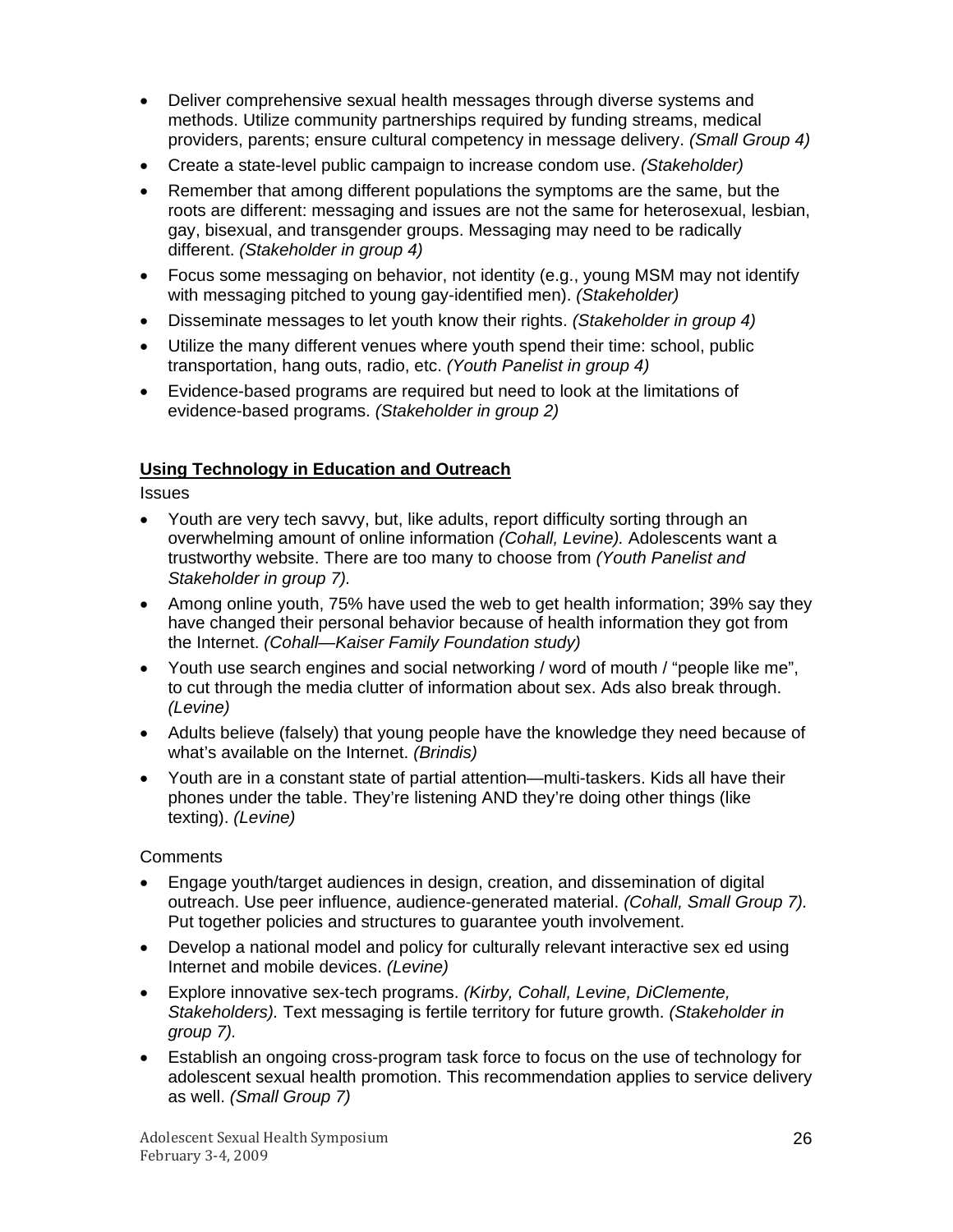- <span id="page-26-0"></span>• Consider interactivity in stand-alone video- and computer-based instruction. "*Interactive* programs can improve knowledge and attitudes about sexuality." Definitive conclusions about behavior change cannot be reached yet. Interactivity may improve results. *(Kirby, Emerging Answers 2007).*
- Set up a website run by teens—could be called www.NewYorkTeensTellTheTruthAboutSex.com *(Brown)*
- Make websites fun and clearly pitched to young people *(Youth Panelist in group 4).*  "It has to be fun. Reputable websites look boring, the people are old, and it's not for younger people. We can't identify.*" (Youth Panelist)*
- Rather than attempting interactivity in website, link it to social networks and youth will then go to website for more information. Websites are great for information but need a good search tool within. No point in trying to get a website to be interactive – it's all on social networks. Can contract out for development. *(Levine in group 7)*
- Tie the campaign / website into a particular health issue use the technologies to spread awareness, link people to care. *(Cohall)*
- Use young people's language. *(Stakeholder in group 7).*
- Hire and keep young people on staff. They keep up with the latest technologies. *(Youth Panelist in group 7)*
- "It's hard to advertise on Facebook—people don't pay attention to ads. But the Department of Health could have its own Facebook profile." *(Youth Panelist)*

#### **Resources, Best Practices, Examples**

- 15 Programs with Strong Evidence of Behavioral Impact (Kirby 2007) [http://www.thenationalcampaign.org/ea2007/postitive\\_impact.pdf](http://www.thenationalcampaign.org/ea2007/postitive_impact.pdf)
- Characteristics of Effective Curriculum Based Programs (Kirby 2007) <http://www.thenationalcampaign.org/ea2007/characteristics.pdf>
- See Kirby's full report, Emerging Answers 2007 <http://www.thenationalcampaign.org/ea2007/>
- ETR Associates is developing a sex-positive curriculum for college students that could ultimately be adapted for high school students. *(Kirby)*
- ISIS projects *(Levine)* 
	- o SexTech conference
	- o SexInfo is a text message service that allows San Francisco youth to text "sexinfo" to 61827 to access information on a variety of topics via text. <http://www.isis-inc.org/projects.php>
	- o inBrief (with BrickFish): Underwear design contest. "Let your undies have the last word."
- Information Rx: Initiative by National Library of Medicine in conjunction with AMA to encourage providers to "prescribe" legitimate health websites. *(Cohall)*
- Sites for youth *(Cohall)* 
	- o <http://www.teenagehealthfreak.org/homepage/index.asp>(England) Started as health information books; recast with emergence of Internet. Includes a "virtual clinic" with general health information and "Ask Dr. Ann" which gives health information via email. Sex (57%), drugs (17%), and body image (12%) are the most common topics.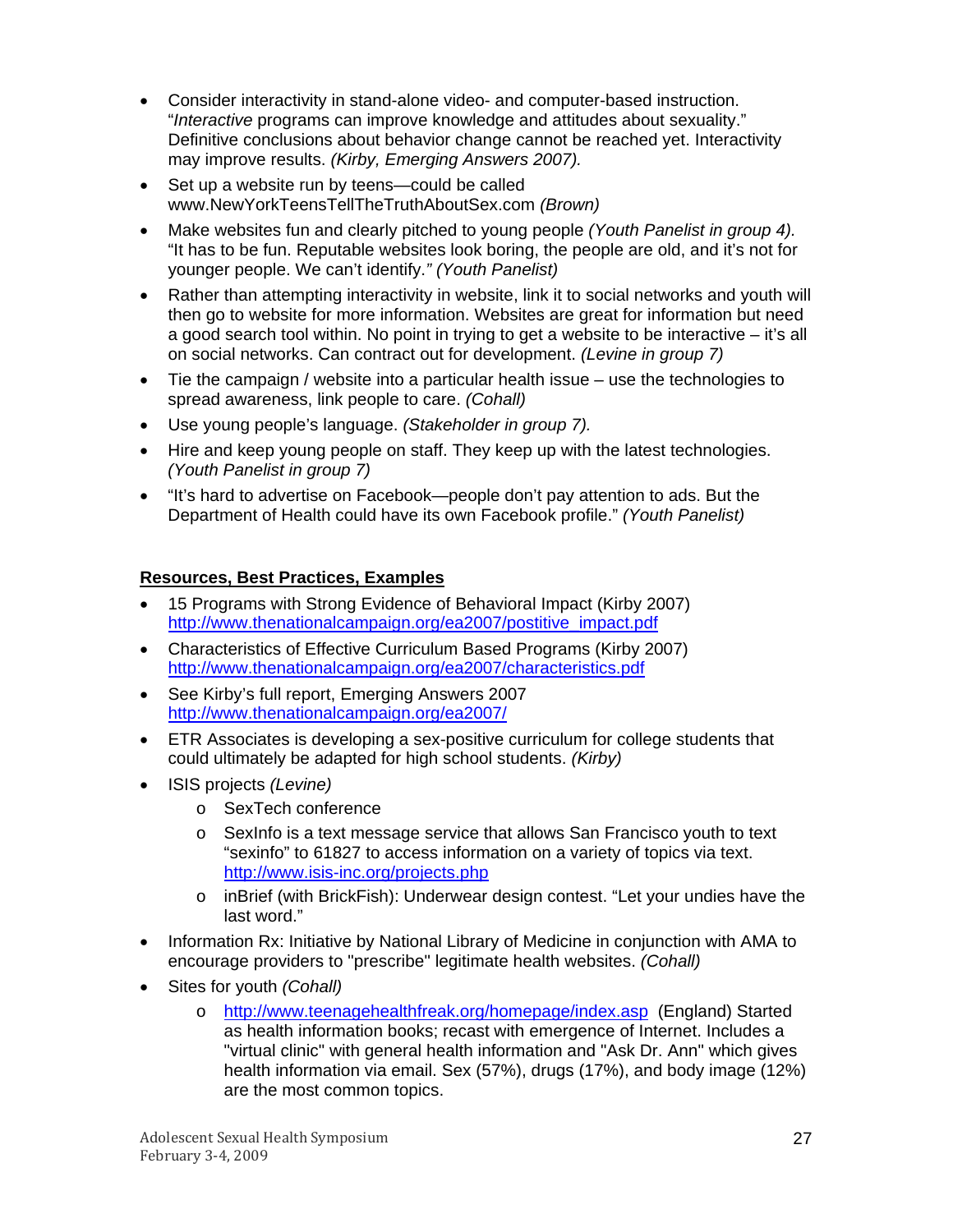- o <http://www.teenhealthfx.com/>
- o <http://www.goaskalice.com/>
- o <http://teenshealth.org/teen/>
- Cells in the City *(Cohall in development)* Since young people often say they listen to their peers and also embrace texting as a communication channel, Cohall and partners decided to create a fictionalized vignette in which peers encourage one another to seek help for STIs/HIV and unintended pregnancies. Using computer animation, the story-line is advanced solely through texting with voice-overs. Young people are involved in the writing, developing and animating the vignettes. Additionally, they will be involved in disseminating them "virally" through texting, email, and MySpace.
- NYC Department of Health and Mental Hygiene: "Mind Space" on MySpace offers example of good use of scenarios on social networking site. *(Cohall)* <http://www.nyc.gov/html/doh/html/pr2008/pr050-08.shtml>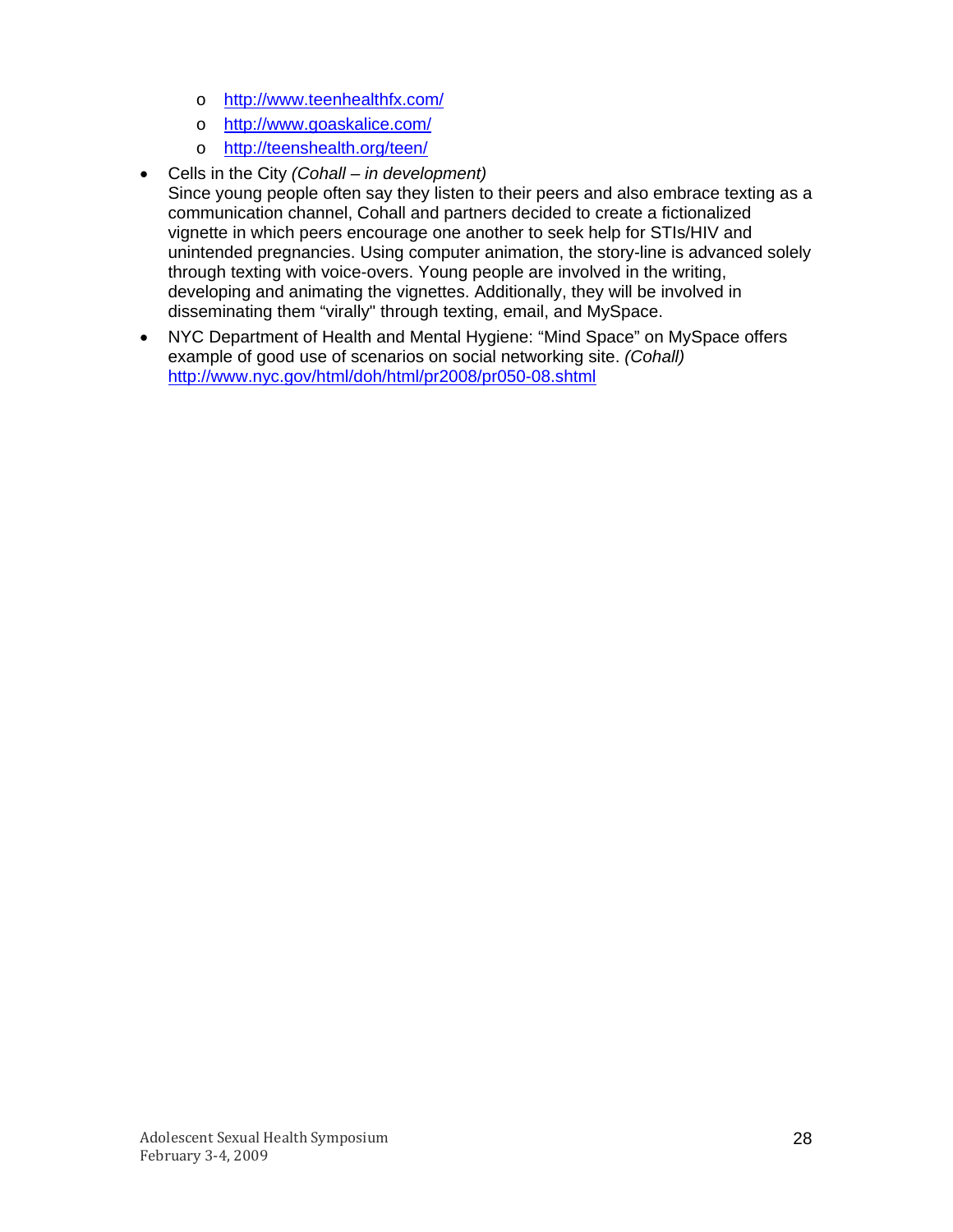<span id="page-28-0"></span>"Programs will fail unless they are linked to all the things that make young people whole."*- Michael Carrera* 

**Issues** 

- Biopsychosocial determinants of adolescent sexual health include: poverty, community, family, religiosity, school, peers, puberty, resiliency, predilection for taking risks, government policies, and prevention programs. *(Santelli – see Appendix A)*
- Relationships with parents, peers, school, and community all impact youth. Family relationships matter; family plays crucial role in HIV prevention and intervention. *(Prado)*
- Systems interact with each other to increase or decrease risk. *(Prado)*
- Youth development approaches are desirable because they are holistic. However, evaluations of existing youth development programs show mixed results. *(Kirby)*
- There is a continuum of individual, peer, family, and community factors that influence our sexuality/behavior/health. *(Santelli)*
- 65% of recovering addicts find success in faith-based or family-based programs/initiatives; engage faith-based institutions and find common ground for this conversation; reach out to medical community; engage families. *(Stakeholder in group 2)*
- Across the globe, the biggest predictor of childbearing is whether or not a young woman can go to school. *(Santelli)*
- Community risk and protective factors include: educational opportunities, life opportunities, socio-economic status, social norms about marriage and childbearing, adult role models. *(Santelli)*
- Adolescents and many of their behaviors are demonized in the media and by adults. *(Stakeholder)*
- Accountability is difficult. Results can't necessarily be shown through communitywide data since not everyone is in a program. Efforts to change community norms are hard to measure. Change is incremental. Indicators of community change are difficult to define. Very little evaluation money is available. *(Stakeholders in group 6)*

- HIV risk preventive interventions should attend to the: a) multiple contexts adolescents are embedded in and b) developmental needs of adolescents. *(Prado)*
- Implement multiple interventions. Carrera's multi-level intervention is the best example *(Kirby)*. Use a multi-level strategy to reach the tipping point. *(Stakeholder)*
- Engage youth in design, creation, and dissemination of sexual health programs, messages, and materials (including digital materials). *(Stakeholder)*
- For success, there is a need to cater to each population. Know the culture(s) of the people to be reached, and reach them through people they can relate to. *(Stakeholders in group 4)*
- Coordinate with other systems to reach certain populations such as adolescents in foster care, juvenile justice, etc. *(Brown)*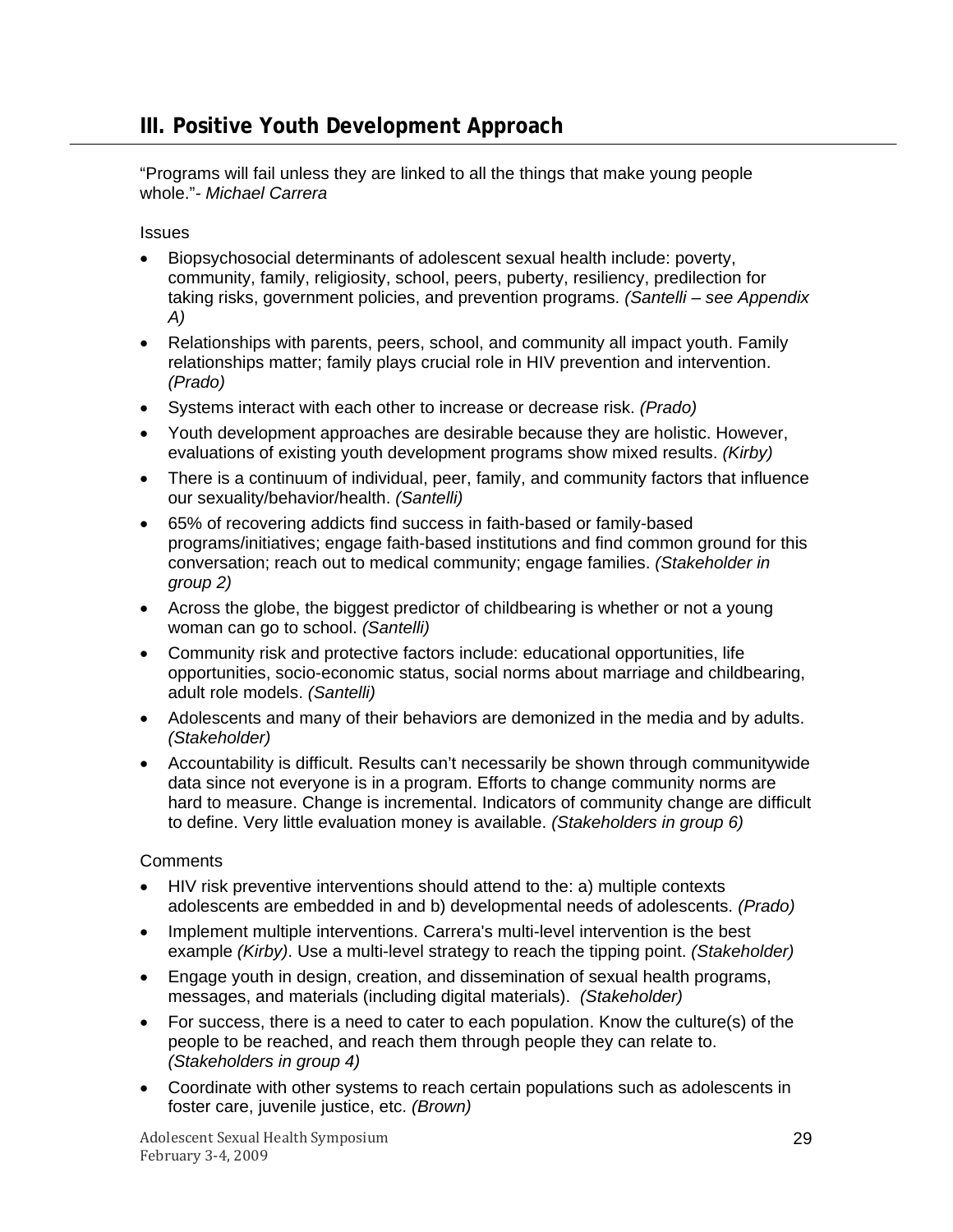- <span id="page-29-0"></span>• Conduct more comprehensive assessments of teens to identify issues of importance for teens. *(Stakeholder in group 2)*
- Create a new, positive vision for sexual health. *(Santelli)*
- Fund multi-sector collaboration *(Stakeholder in group 4)*. We share the goal of strong and healthy families with many different sectors. We should reach out, add to our "troop" strength, by reaching out to housing, education, cultural values/religion, justice system, public policy, economic sector, health care system. We need to connect with these sectors and help them understand that we're all pulling in the same direction *(Brown).* Work in schools and communities simultaneously *(Levine).* Work with faith institutions. "We can't be afraid of people who believe in abstinence. Invite other voices to the table—this is not a one-dimensional issue." *(Stakeholder)*
- Create a campaign to show positive attributes of adolescents/adolescence. *(Stakeholder in group 2)*
- Keep focus on the whole person. *(Carrera, Stakeholders)*
- Look at community change approach identify and build on community strengths. *(Stakeholder in group 2)*

# **Community-Based Youth Development Programming**

- Require and support community assessment and strategic planning. Assess services available. Take a multi-sector approach: include schools, faith-based, etc. Require development of strategic plan for the community (neighborhood, agency, municipality). Require youth voice in the planning process. Build in time and funding for planning and evaluation during the life of the grant funding periods. *(Small Group 6)*
- Promote alignment around sexual health goals: alignment between youth, program staff, families, school, all of young people's environments. Get beyond capacity building. *(Carrera)*
- Promote connectedness with adults: a large body of evidence demonstrates that connectedness with adults (parents, schools, faith communities) has a huge impact. (Connectedness with peers has mixed results). *(Kirby)*
- Engage communities to enhance local input into programming; promote community oversight to reduce deep-seated distrust. *(DiClemente)*
- Assist programs with community input. Clarify purpose of community advisory boards and offer strategies for success. Allow flexibility in the model implemented to achieve goal of input and participation in programs. *(Small Group 6)*
- Targeting priorities should include, among others, Latino youth, 18-19 year olds, foster care youth; youth development settings, juvenile justice and court systems. *(Brown)*
- To deliver comprehensive sexual health messages, utilize the community partnerships required by funding streams, as well as medical providers and parents; ensure cultural competency. *(Small Group 4)*
- Continue to strengthen a youth development approach in DOH sexual health programs. *(Small Group 2)*
- "Programs will fail until they are linked to all of the things that make young people whole." *(Carrera)*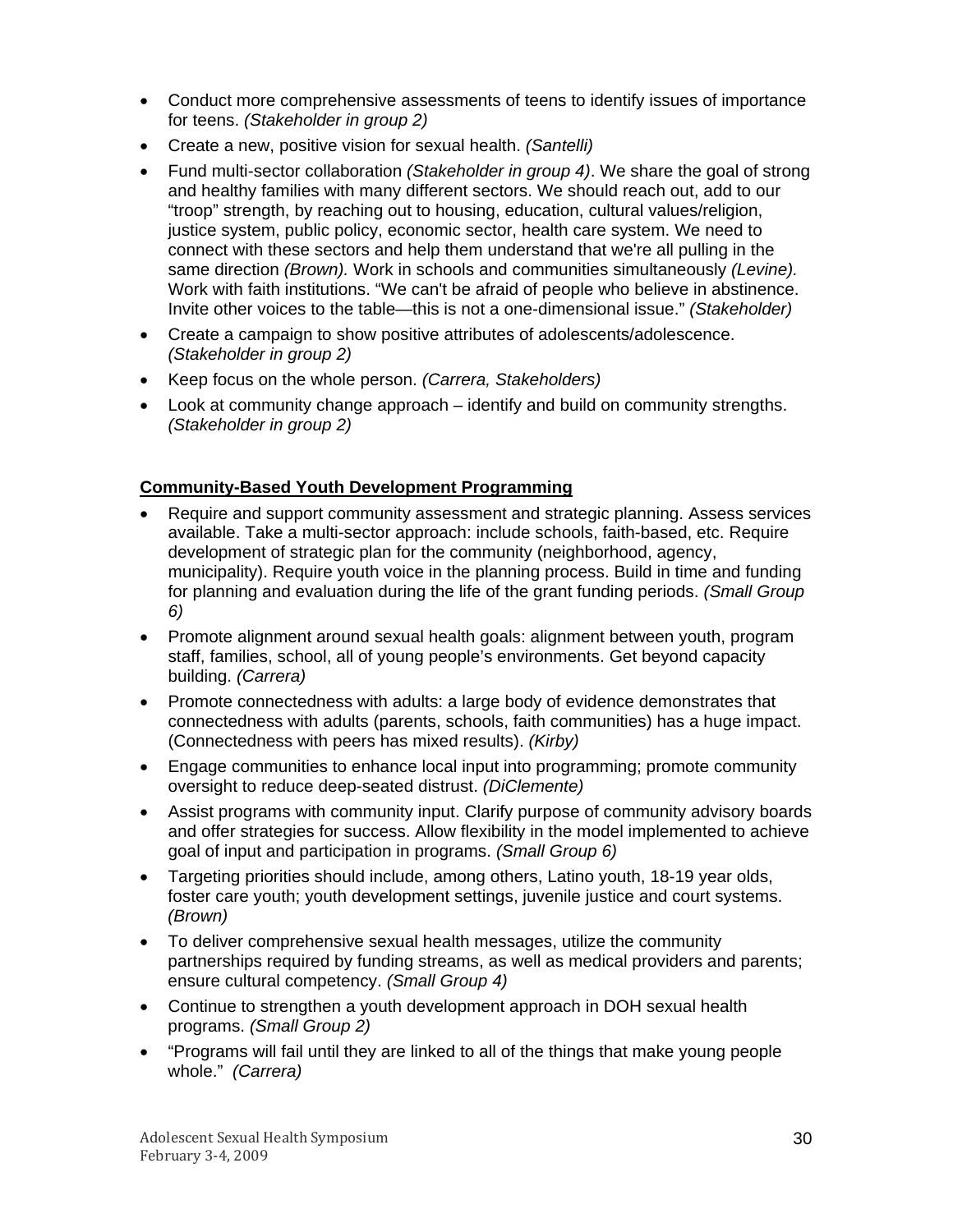- <span id="page-30-0"></span>• Provide guidance to programs for promoting youth voice – tools and assistance in getting objective youth voice (including youth outside the program). *(Small Group 6)*
- Provide specific guidance to counties on programs/practices/curricula that are appropriate for different local scenarios; fit community profile. *(Small Group 6)*
- Provide specific guidance to community-based programs on how to measure and evaluate program effectiveness in improving the sexual health of young people. *(Small Group 6)*
- Consider certain service-learning programs that have strong evidence for reducing teen pregnancy. Effective service-learning programs included volunteer service in community and small group discussions. For service-learning (unlike all other programs) curriculum content about sexuality appears to be less important or unimportant *(Kirby).* Critical elements appear to be: volunteer work that is considered valuable, youth voice *(Stakeholder).*
- For strong impact among girls, consider intensive, comprehensive approach such as the Children's Aid Society Carrera program. However, results have not always been replicated. *(Kirby)*

## **Families**

**Issues** 

- Family-inclusive programming has been difficult to fund; current bias is that families are the problem. *(Stakeholder)*
- Family rejection of GLBTQ kids is main predictor of poor outcomes (Stakeholder in group 2). For GLBT immigrant youth in particular, "you need an alternate method than parents." *(Stakeholder in group 4)*
- Most youth can identify at least one person who is a positive role model in a family context. *(Santelli)*
- "Parents need education too, especially immigrant parents" (*Youth Panelist).* "We do listen to adults, especially if there's that one cool adult… It starts in 5th grade—what are we doing to reach parents in time?" *(Youth Panelist)*
- Many parents have a history of sexual and substance abuse; parents' personal experiences sometimes block their ability to support their children effectively/in a healthy way. *(Youth Panelist in group 2)*

- Adapt and disseminate research-based family programs. Promote family-inclusive programming. Good models are available. *(Prado, Small Group 2, Small Group 5)* Programs for families can be effective: "Studies of seven programs for parents of teens indicate that these programs sometimes reduce teens' sexual risk-taking, particularly if the programs include components for teens that incorporate many of the 17 characteristics of effective curriculum-based programs for teens. Programs to increase parental involvement and monitoring may also have a positive impact, but the evidence is still weak." *(Kirby, quote from* Emerging Answers 2007*)*
- Offer parent/family education that is evidence-based and culturally and developmentally specific in a variety of settings (community-based organizations, clinical settings, etc.). *(Small Group 5)*
- Implement evidence-based family interventions. Train public health professionals and/or physicians that are interacting with at-risk families. Those families that are communicating regularly will benefit most. Target families that are at risk with brief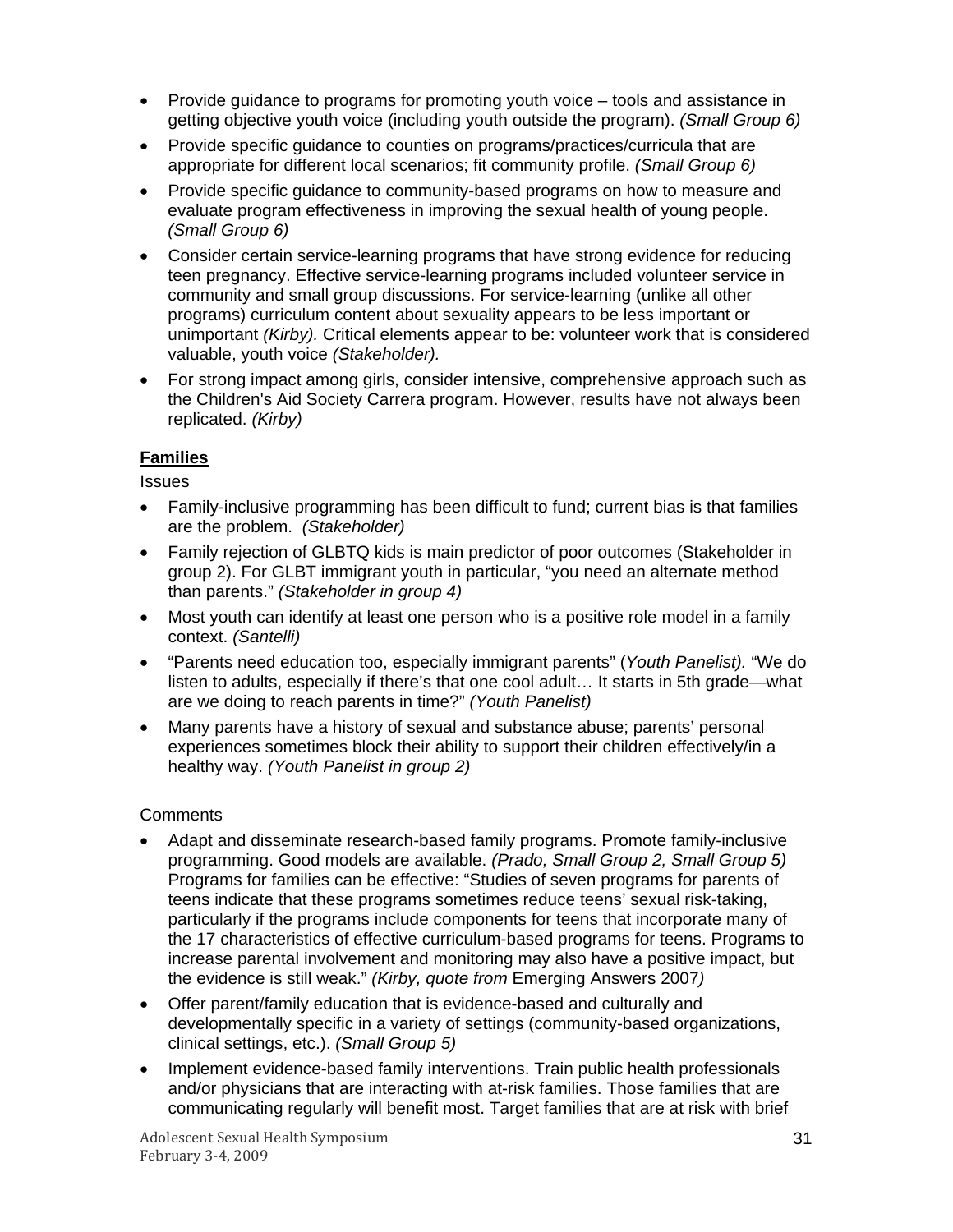communication measures. Identify target sites based on levels of communication, levels of parent involvement and adolescent risky behavior. *(Prado in small group 5)*

- Point of controversy: target at-risk families, or all families? *(Small group 5)*
- Utilize self-selected populations of frequently engaged parents such as PTAs, and other parents groups that might be interested in training using curricula such as "Strengthening Families" and "Familias Unidas." Strengthening Families curricula provide an opportunity to get youth perspective to parents and vice versa. *(Stakeholder in group 5)*
- Provide routine screenings that will identify family strengths and risks. *(Small Group 5)*
- Interventions are also needed around issues such as drugs and alcohol. *(Small Group 5)*
- Consider immigration issues such as Americanization of adolescents and the tension that can create with parents. *(Stakeholder in group 5).*
- Provide help for family as a whole. *(Stakeholder in group 2, Youth Panelist)*
- Prepare youth to teach parents. *(Stakeholder in group 5)*
- Disseminate information about parent resources (linking to 211 or 311). *(Small Group 5)*
- Create accessible resources for 1) parents to inform themselves and 2) parents to use with adolescents. *(Stakeholder in group 5)*
- Get beyond information: help build relationships and communication within families between parent/child, parent/parent. *(Stakeholder in group 5)*
- Offer interactive programming for parents using multi-media approaches. *(Small Group 7).*
- Develop a family-based program that maximizes teens' potential, looks at how parents/families help adolescents become adults. *(Stakeholder in group 2)*
- Redefine/expand definition of family to include positive role models in family context *(Santelli).* Possible definitions: "a network of extended kinship" *(Prado);* "sustained mutual commitment" *(Tiffany).* Educate family members, not only parents *(Stakeholder in group 5).*
- To build trust with families, work with programs that are already established and trusted in the community (such as Big Brothers Big Sisters). *(Stakeholder in group 5)*
- Ensure that men are included in parenting education programs. Hold classes in fatherhood. *(Stakeholder in group 5)*
- Include adolescent parents in parenting education. *(Stakeholder in group 5)*
- Consider different family structures, including parents with multiple/serial partners. *(Stakeholder in group 5)*
- Address influence of media, which provides opportunities for discussion between parents and children. *(Stakeholder in group 5)*
- Use the Internet for culturally competent parent education. *(Stakeholder in group 7)*
- Use tech: create modules to foster dialogue between parents and youth. *(Cohall)*
- Focus on skills for parents. *(Stakeholder in group 7)*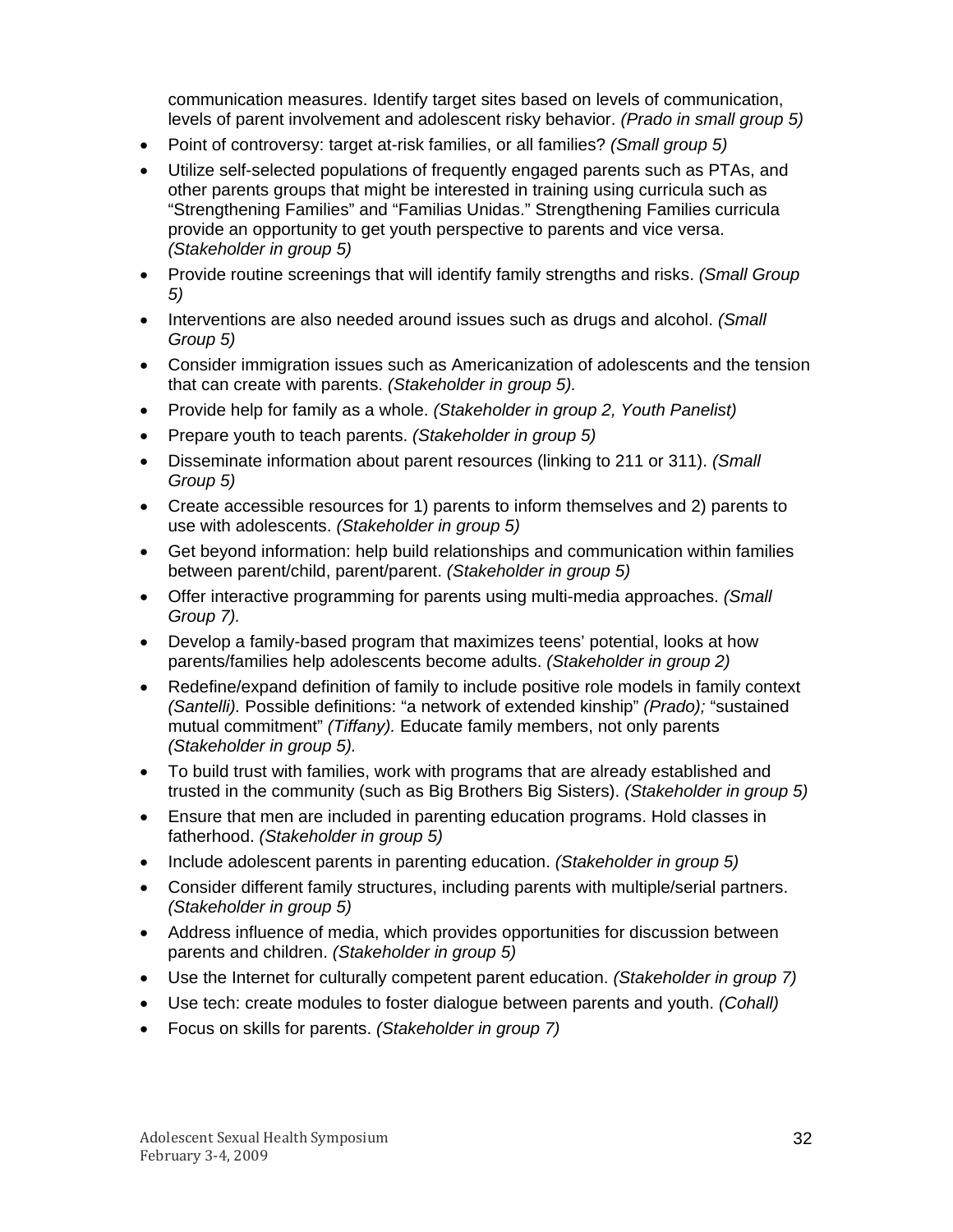# <span id="page-32-0"></span>**Schools**

- Expand school-based / school-linked health services. Provide comprehensive package of adolescent health services with accessible hours and location, especially in areas with highest immigrant population *(Small Group 3).* In school-based clinics, include a focus on prevention with clear messages about reducing sexual risk and avoiding pregnancy in addition to providing contraceptives. *(Kirby)*
- School-based clinics should offer the full range of contraceptives, including longacting contraceptives. *(Stakeholder)*
- Gay-Straight Alliances have a positive role. *(Stakeholder)*
- Best place to reach most teens still remains through schools. *(Stakeholder)* However, with NCLB there isn't enough time in the day. *(Brown)*
- Schools also become battlegrounds. Go to other systems where youth are. *(Brown)*
- Many, many adults in this country continue to think that knowledge is dangerous, and that if we teach adolescents about sex it will drive them to have sex. *(Brindis)*
- Identify financing base for sex education: dedicated funds or general education budget funds? *(Brown)*

#### **Resources, Best Practices, Examples**

- Familias Unidas, a 17-year-old program for Hispanic recent immigrants, is a 12-week parenting intervention, HIV prevention, health promotion. *(Prado)*
- Children's Aid Society is working with parents and grandparents, and it transforms relationships. *(Diaz)*
- Children's Aid Society works with males in Big Brothers Big Sisters to enhance communication and sexual health for teens. Working with a long-established, trusted program provider (BBBS) helps parental acceptance of sexual health information.
- Service-Learning programs cited in Kirby's *Emerging Answers 2007*: "Reach for Health Community Youth Service Learning" and "Teen Outreach Program."
- Plain Talk/Hablando Claro (Annie E. Casey Foundation): works to create consensus among parents and adults about the need to protect sexually active youth through contraceptive use; gives parents and community adults the information and skills to communicate effectively with teens; improves adolescent access to reproductive health care. Components include community mapping, outreach, and mobilization. <http://www.plaintalk.org/>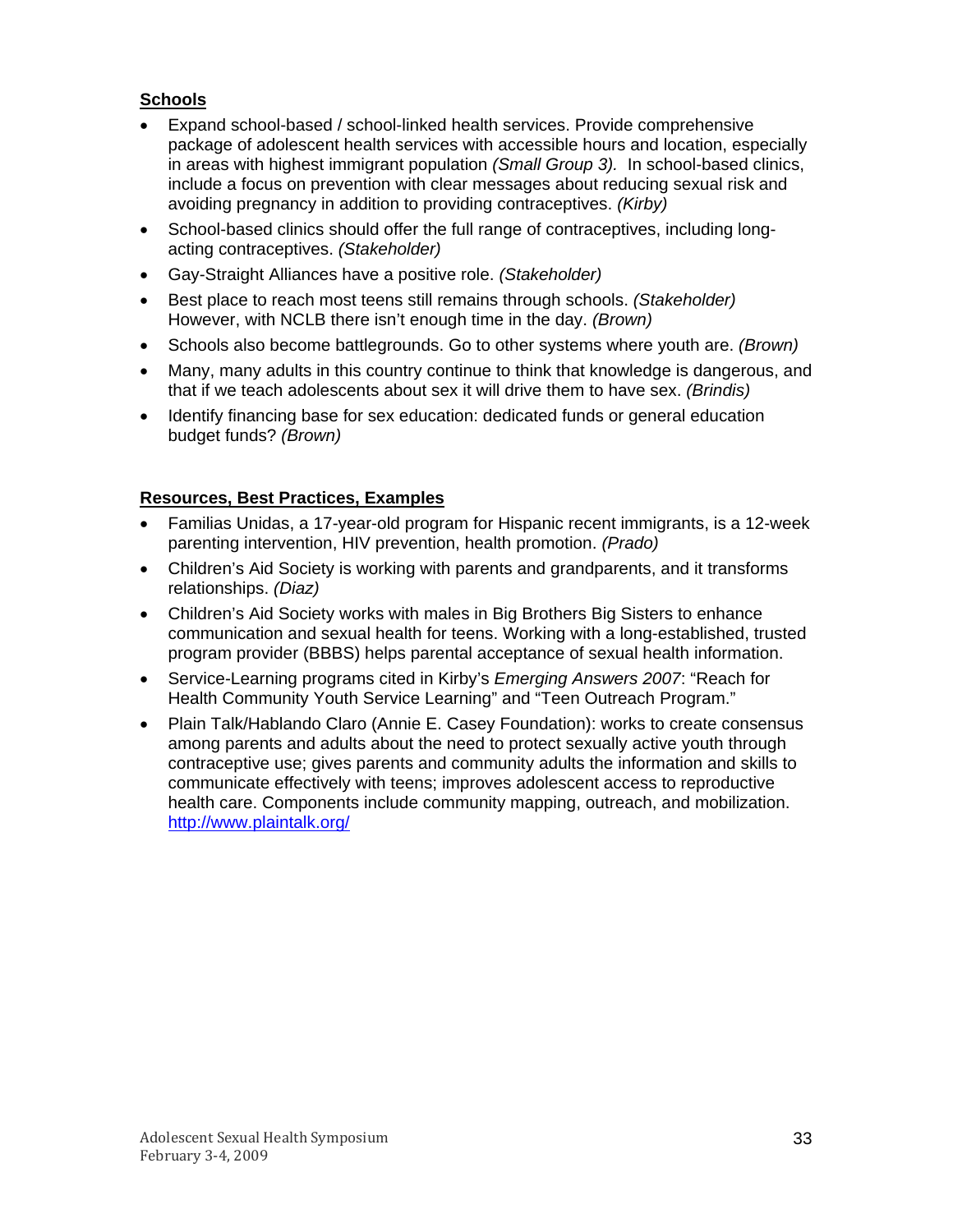# <span id="page-33-0"></span>**IV. Research**

**Issues** 

- Technology moves more quickly than research. Once a project is tested, it may well be out-dated. *(Levine)*
- Some of our data collection systems need to be updated (e.g., YRBS). *(Stakeholders)*
- Some groups are not well-represented in research data: for example, Native Americans, homeless, GLBT, military families, teen parents, etc. *(multiple Stakeholders)*

- Be creative in research and talk to the community. Hire young people to work with you. *(Levine)*
- For research on fast-moving tech, move from traditional journals to PlusMedicine: open source, quick turnaround. *(Levine)*
- Need to examine other healthy communities and compare/examine how to achieve in NYS/US. *(Stakeholder)*
- Need GLBT data collected as part of YRBS. (NYC version does ask some of these questions.) *(Stakeholder)*
- YRBS should define sex. *(Stakeholder)*
- YRBS should ask about specific contraceptive methods. *(Stakeholder)*
- Support better connections between researchers and communities. *(Prado)*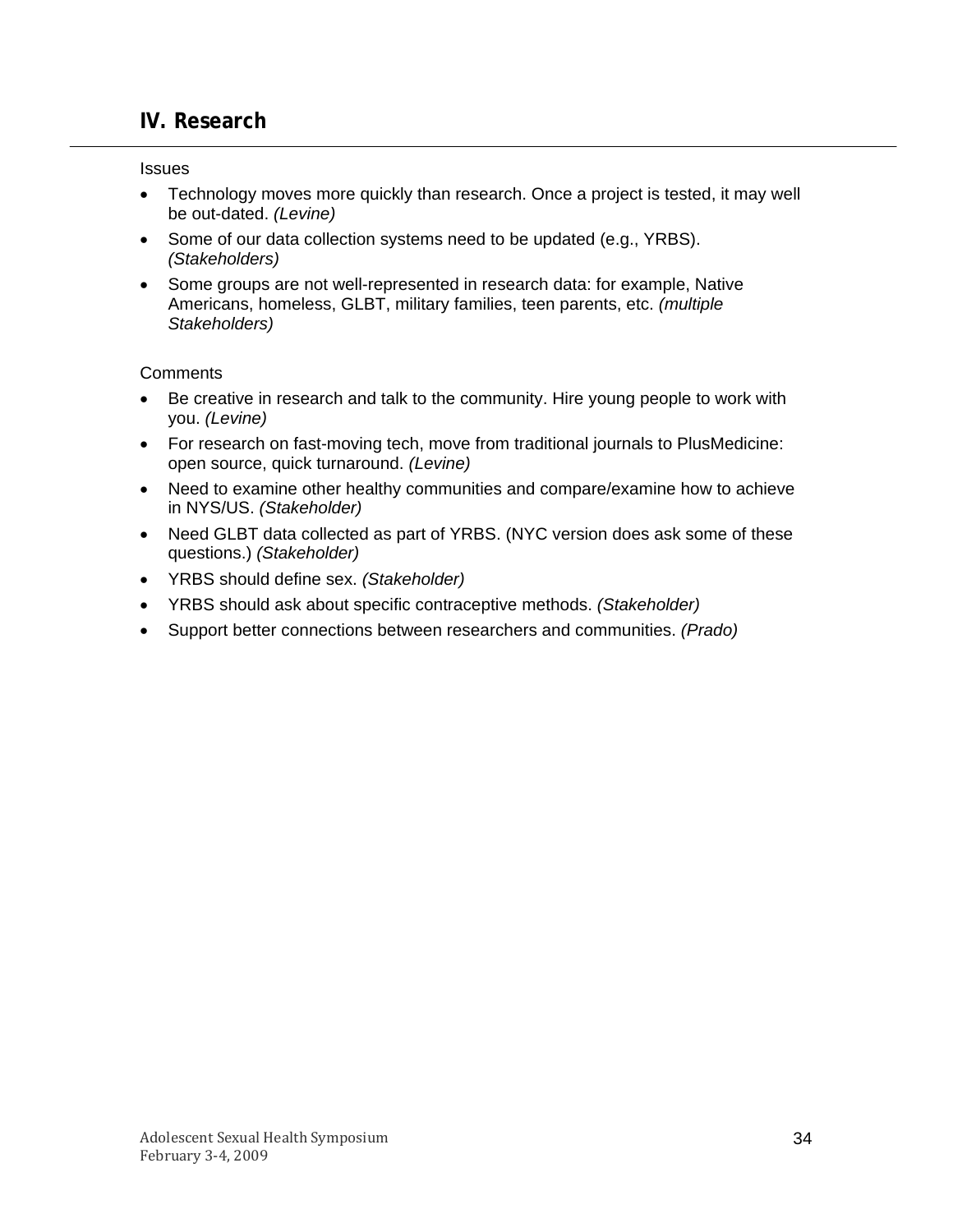# <span id="page-34-0"></span>**V. Advocacy**

"Health care is a civil rights issue." *– Angela Diaz*

**Comments** 

- Engage young people as partners in advocacy efforts. *(Stakeholder)*
- Need to consider overall context including policies, politics, and resources that impact on ability of DOH to address other risky behaviors. *(Stakeholder in group 2)*
- Think about how to package information in order to overcome fear. *(Brindis)*
- Need to acknowledge the role of policymakers as barriers or facilitators of developing integrated approach. *(Stakeholder in group 2)*
- Use every opportunity to champion adolescent sexual health. For example, the health reform house parties organized by incoming administration in December. *(Brindis)*
- We share the goal of strong and healthy families with many different sectors. We should reach out, add to our "troop" strength, by reaching out to housing, education, cultural values/religion, justice system, public policy, economic sector, health care system. We need to connect with these sectors and help them understand that we're all pulling in the same direction. *(Brown)*
- Continue to bring the facts to policymakers. *(Brindis)*
- Mandate comprehensive sexual health education in New York State. *(Group 4, Stakeholders)*
- Government agencies funding programs should have an interdepartmental focus in their RFA, etc. *(Stakeholder)*
- Use qualitative data when making the case for funding and changes in policy. *(Brown, Stakeholder)*
- Communicate the facts that reducing teen pregnancy reduces poverty; reducing teen pregnancy saves money; family planning saves money. *(Brown)*
- Remember the role of activism at all levels: researchers, practitioners, etc., to promote integrated services. *(Stakeholder in group 2)*
- Create mandate for adolescent multi-problem center. *(Stakeholder in group 2)*
- Approach private sector, foundations for funding. *(Stakeholder in group 2)*
- Advocate for greater emphasis on adolescence at national level. *(Stakeholder in group 3)*

## **Resources, Best Practices, Examples**

- Funding fact sheets available from The National Campaign to Prevent Teen and Unplanned Pregnancy:
	- o The Direct Medical Costs of Unplanned Pregnancy and Cost Effectiveness of Preventing Unplanned Pregnancy [http://www.thenationalcampaign.org/resources/pdf/FastFacts\\_DirectCosts\\_UnplPreg.pdf](http://www.thenationalcampaign.org/resources/pdf/FastFacts_DirectCosts_UnplPreg.pdf)
	- o By the Numbers: The Public Costs of Teen Childbearing in New York <http://www.thenationalcampaign.org/costs/pdf/states/newyork/fact-sheet.pdf>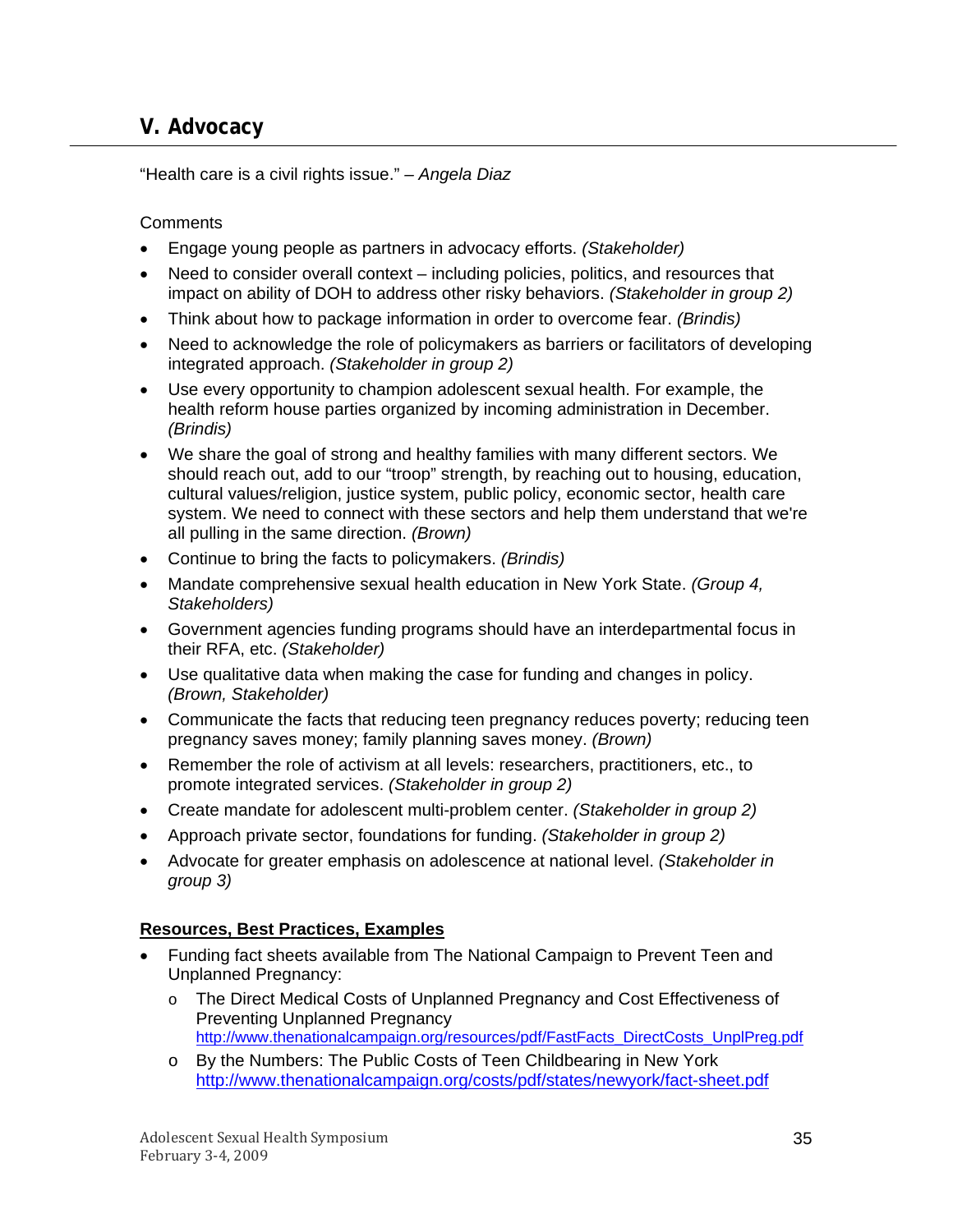<span id="page-35-0"></span> **Appendix A: Integrated Risk Factor Model (Dr. John Santelli)** 

# **An Integrated Risk Factor Model for Adolescent Reproductive Health Outcomes**

**Presented at the 2009 Adolescent Sexual Health Symposium by Dr. John Santelli**

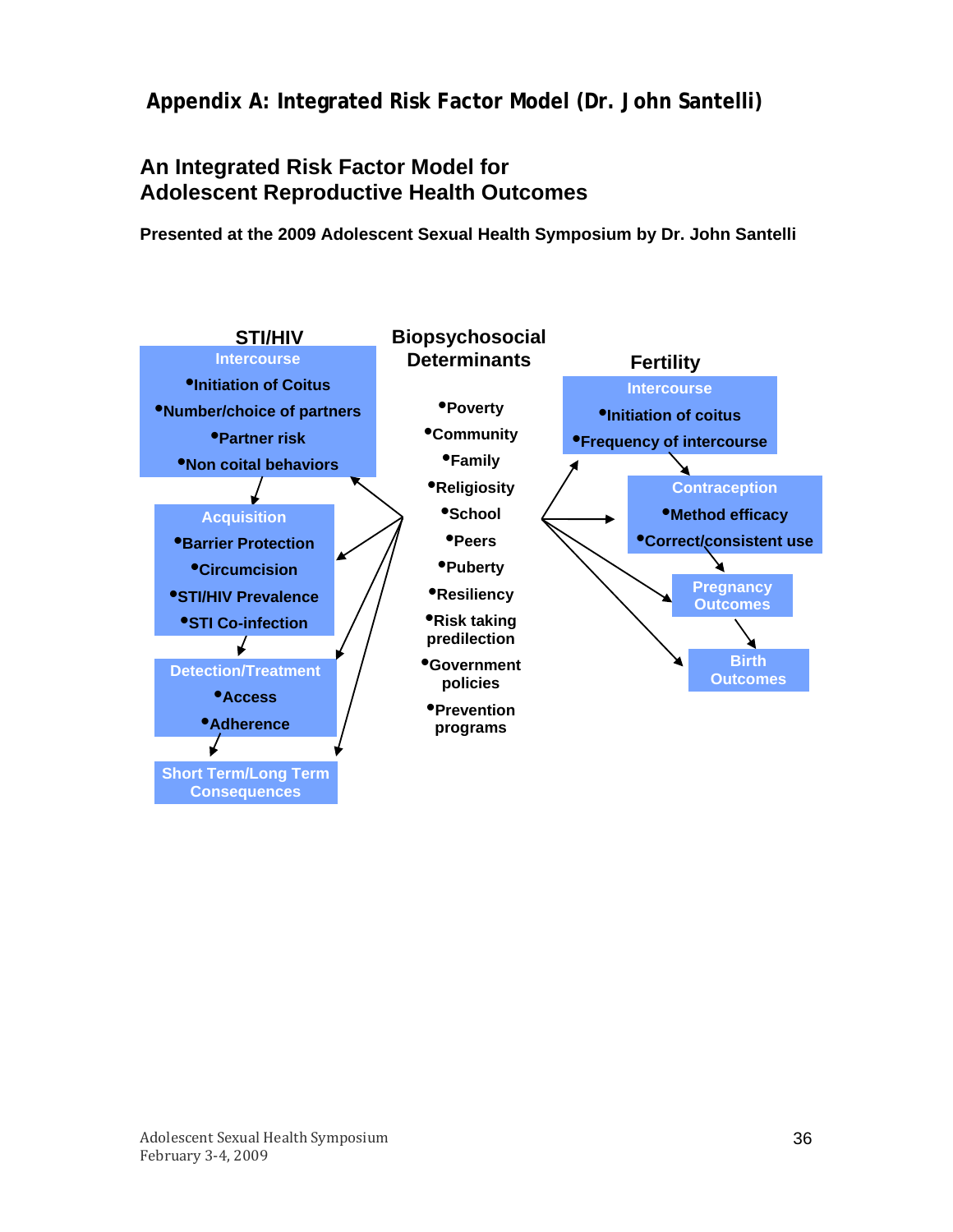# <span id="page-36-0"></span>**Appendix B: Selected Readings (Expert Panel)**

*Where available, DOI number is included to enable quick access to articles through a DOI resolver such as <http://www.doi.org/>*

#### **Claire Brindis**

- Brindis, C. D. (2006). A public health success: Understanding policy changes related to teen sexual activity and pregnancy. *Annual Review of Public Health, 27*, 277-295. doi:10.1146/annurev.publhealth.27.021405.102244
- Afable Munsuz, A., & Brindis, C. D. (2006). Acculturation and the sexual and reproductive health of Latino youth in the United States: A literature review. *Perspectives on Sexual and Reproductive Health, 38*(4), 208-219. doi:10.1363/3820806
- Brindis, C. D., Barenbaum, M., Sanchez Flores, H., McCarter, V., & Chand, R. (2005). Let's hear it for the guys: California's male involvement program. *International Journal of Men's Health, 4*(1), 29-53.

#### **Michael Carrera**

Carrera, M. (1997). Lessons for lifeguards. *Social Policy, 28*(1), 39-48.

Carrera, M., Kaye, J. W., Philliber, S., & West, E. (2000). Knowledge about reproduction, contraception, and sexually transmitted infections among young adolescents in American cities. *Social Policy, 30*(3), 41-50.

#### **Alwyn Cohall**

Cohall, A. T., Cohall, R., Dye, B., Dini, S., & Vaughan, R. D. (2004). Parents of urban adolescents in Harlem, New York, and the internet: A cross-sectional survey on preferred resources for health information. *Journal of Medical Internet Research, 6*(4).

<http://www.jmir.org/2004/4/e43/HTML>

- Cohall, A. T., Cohall, R., Ellis, J. A., Vaughan, R. D., Northridge, M. E., Watkins Bryant, G., et al. (2004). More than heights and weights: What parents of urban adolescents want from health care providers. *Journal of Adolescent Health, 34*(4), 258-261. doi:10.1016/j.jadohealth.2003.06.001
- Hunter, J., Cohall, A. T., Mallon, G. P., Moyer, M. B., & Riddel, J. P. J. (2006). Health care delivery and public health related to GLBT youth and young adults. In M. D. Shankle (Ed.), *The handbook of lesbian, gay, bisexual, and transgender public health: A practitioner's guide to service* (pp. 221-245). Binghamton, NY, US: Harrington Park Press / The Haworth Press.

#### **Angela Diaz**

Diaz, A., Peake, K., Surko, M., & Bhandarkar, K. (2005). Including at-risk adolescents in their own health and mental health care: A youth development perspective. *Socal Work in Mental Health, 3*, 3-22. doi: 10.1300/J200v03n01\_01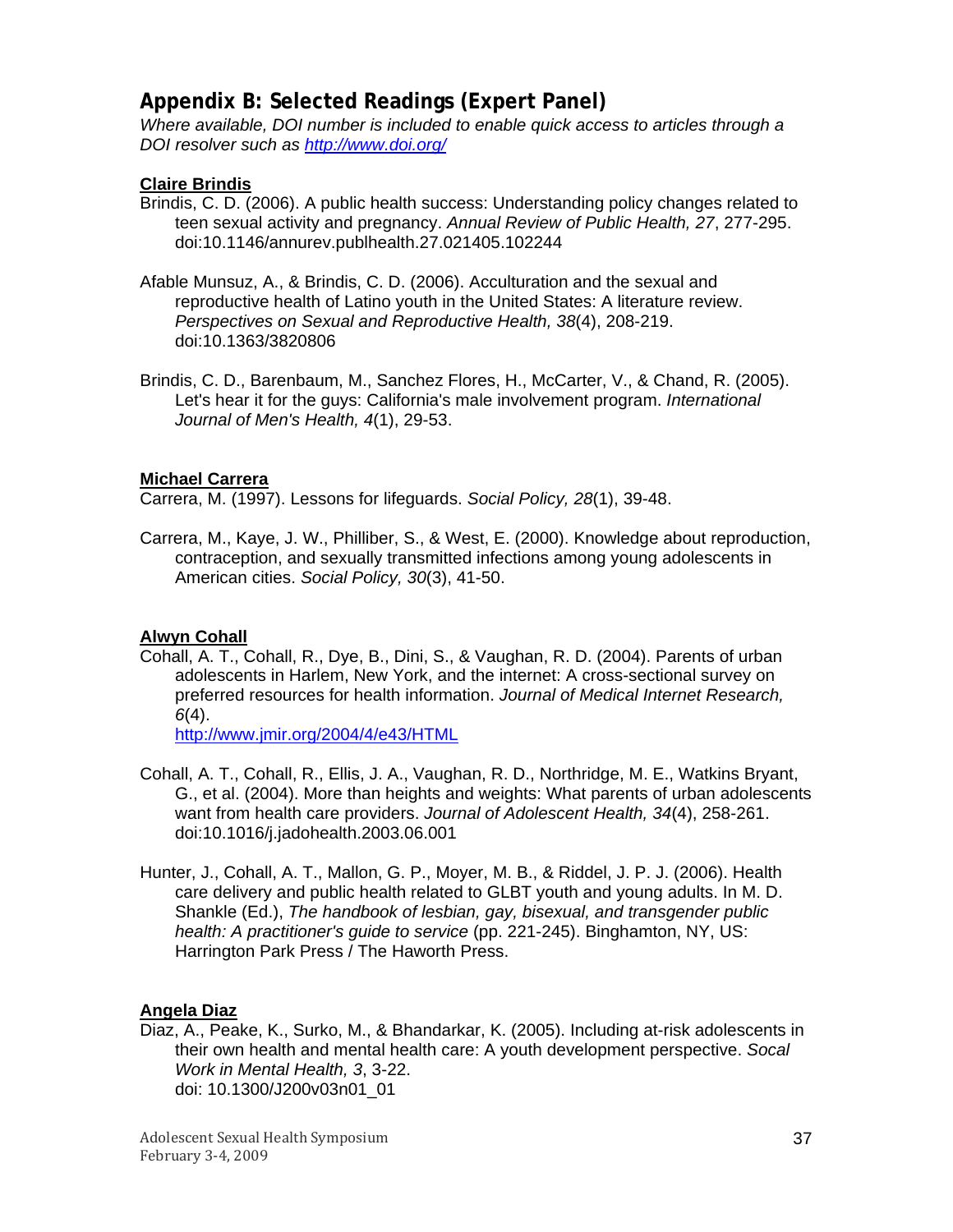Medeiros, D., Kramnick, L., Diaz Cruz, E., Surko, M., & Diaz, A. (2004). Adolescents seeking mental health services: Self-reported health risks and the need to talk. *Social Work in Mental Health, 3*(1-2), 121-133. doi:10.1300/J200v03n01\_07

#### **Ralph J. DiClemente**

Houck, C. D., Lescano, C. M., Brown, L. K., Tolou Shams, M., Thompson, J., DiClemente, R., et al. (2006). "Islands of risk": Subgroups of adolescents at risk for HIV. *Journal of Pediatric Psychology, 31*(6), 619-629. doi:10.1093/jpepsy/jsj067

Kogan, S. M., Brody, G. H., Gibbons, F. X., Murry, V. M., Cutrona, C. E., Simons, R. L., et al. (2008). The influence of role status on risky sexual behavior among African Americans during the transition to adulthood. *Journal of Black Psychology, 34*(3), 399-420. doi:10.1177/0095798408320716

#### **Douglas Kirby**

Kirby, D. (2007). *Emerging answers 2007: Research findings on programs to reduce teen pregnancy and sexually transmitted diseases.* Washington, D.C., National Campaign to Prevent Teen and Unplanned Pregnancy. Full report: [http://www.thenationalcampaign.org/EA2007/EA2007\\_full.pdf](http://www.thenationalcampaign.org/EA2007/EA2007_full.pdf) ; Summary: [http://www.thenationalcampaign.org/resources/pdf/pubs/EA2007SUM\\_FINAL.pdf](http://www.thenationalcampaign.org/resources/pdf/pubs/EA2007SUM_FINAL.pdf)

Kirby, D., Rolleri, L. A., & Wilson, M. M. (2007). *Tool to assess the characteristics of effective sex and std/hiv programs.* Washington, DC: Healthy Teen Network. <http://www.etr.org/recapp/theories/tac.pdf>

#### **Jonathan Klein**

- Klein, J. D., Sabaratnam, P., Pazos, B., Auerbach, M. M., Havens, C. G., & Brach, M. J. (2005). Evaluation of the parents as primary sexuality educators program. *Journal of Adolescent Health, 37*(Suppl. 3), S94-S99. doi:10.1016/j.jadohealth.2005.05.004
- Klein, J. D., Sesselberg, T. S., Gawronski, B., Handwerker, L., Gesten, F., & Schettine, A. (2003). Improving adolescent preventive services through state, managed care, and community partnerships. *Journal of Adolescent Health, 32*(Suppl. 6), 91-97. doi:10.1016/S1054-139X%2803%2900072-7
- Morreale, M. C., Kapphahn, C. J., Elster, A. B., Juszczak, L., Klein, J. D., & Society for Adolescent Medicine, Advocacy Committee. (2004). Access to health care for adolescents and young adults. *Journal of Adolescent Health, 35*(4), 342-344. doi:10.1016/j.jadohealth.2004.03.003